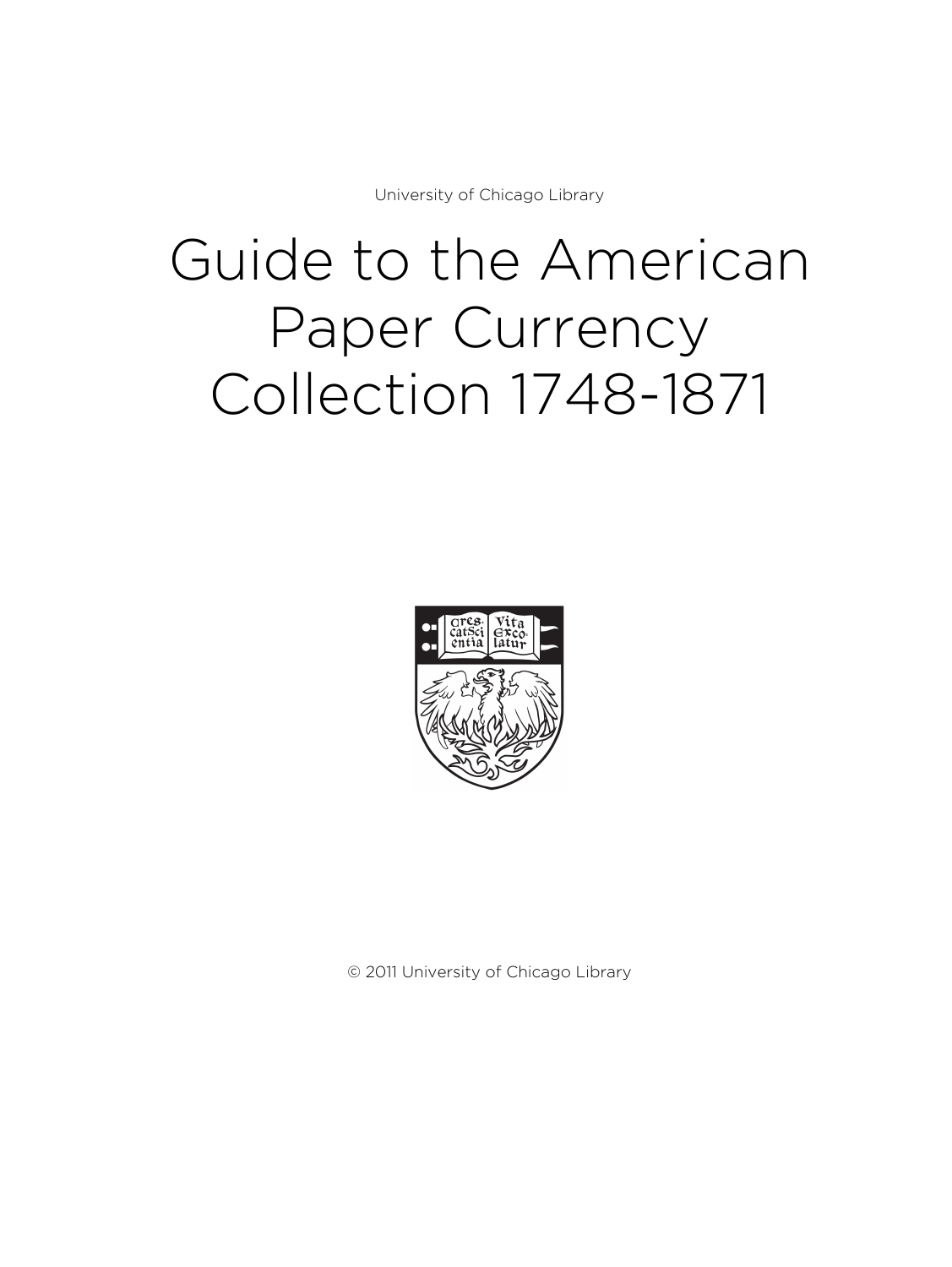# **Table of Contents**

| Descriptive Summary                      |    |
|------------------------------------------|----|
| Information on Use                       |    |
| Access                                   |    |
| Citation                                 |    |
| <b>Historical Note</b>                   |    |
| Scope Note                               |    |
| <b>Related Resources</b>                 |    |
| <b>Subject Headings</b>                  |    |
| <b>INVENTORY</b>                         |    |
| Series I: Paper Currency                 | 10 |
| Series II: Confederate States of America | 20 |
| Series III: Addenda                      | 28 |
|                                          |    |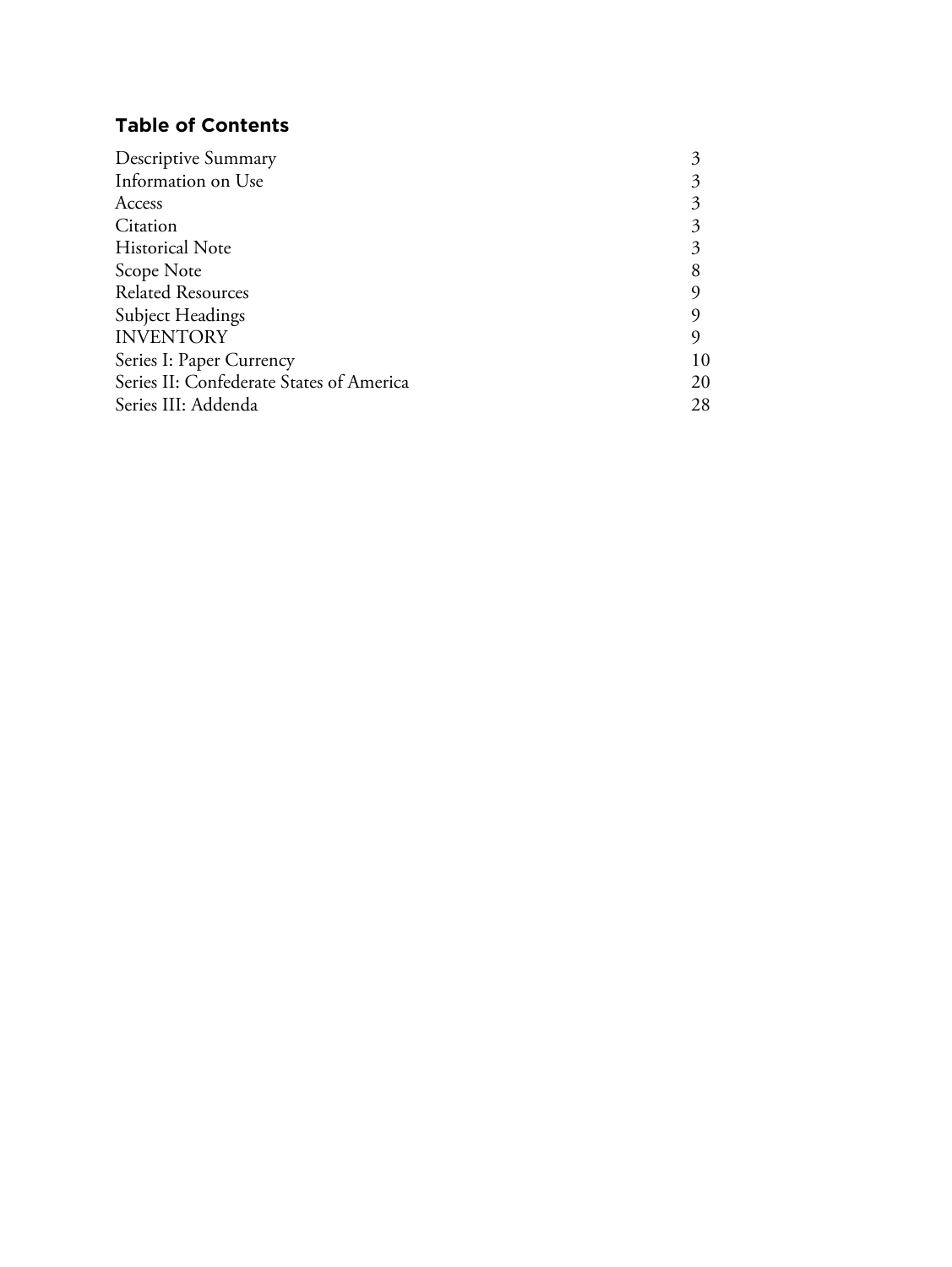# **Descriptive Summary**

| <b>Identifier</b> | <b>ICU.SPCL.CURRENCYUSA</b>                                                                                                                                                                                 |
|-------------------|-------------------------------------------------------------------------------------------------------------------------------------------------------------------------------------------------------------|
| <b>Title</b>      | American Paper Currency. Collection                                                                                                                                                                         |
| <b>Date</b>       | 1748-1871                                                                                                                                                                                                   |
| <b>Size</b>       | 1.5 linear feet (3 boxes)                                                                                                                                                                                   |
| <b>Repository</b> | Special Collections Research Center<br>University of Chicago Library<br>1100 East 57th Street<br>Chicago, Illinois 60637 U.S.A.                                                                             |
| <b>Abstract</b>   | Contains American paper currency (1748-1871), including examples from<br>the Colonial, Continental, and Civil War periods. Includes currency that was<br>transferred from the Reuben T. Durrett Collection. |

# **Information on Use**

# **Access**

The collection is open for research.

# **Citation**

When quoting material from this collection, the preferred citation is: American Paper Currency. Collection, [Box #, Folder #], Special Collections Research Center, University of Chicago Library

# **Historical Note**

INTRODUCTION

At the end of the seventeenth century, the Massachusetts Bay Colony was the first government of the western world to issue paper currency. It is not surprising that this financial innovation should have taken place on the fringes of world commerce and not in one of the major European financial centers. Necessity is said to be the "Mother of Invention" and the short supply of metallic currency in the New World made some alternative medium of exchange essential. In 1690, Massachusetts issued paper bills of credit to pay for King William's War. By 1692, these bills were declared legal tender and circulated as a substitute for coin for twenty years. The other British colonies were quick to see the value of paper currency in an economy that suffered a constant drain of coin to England. Fourteen British colonies issued paper money before the Revolution and Vermont made an emission just before the establishment of the new republic.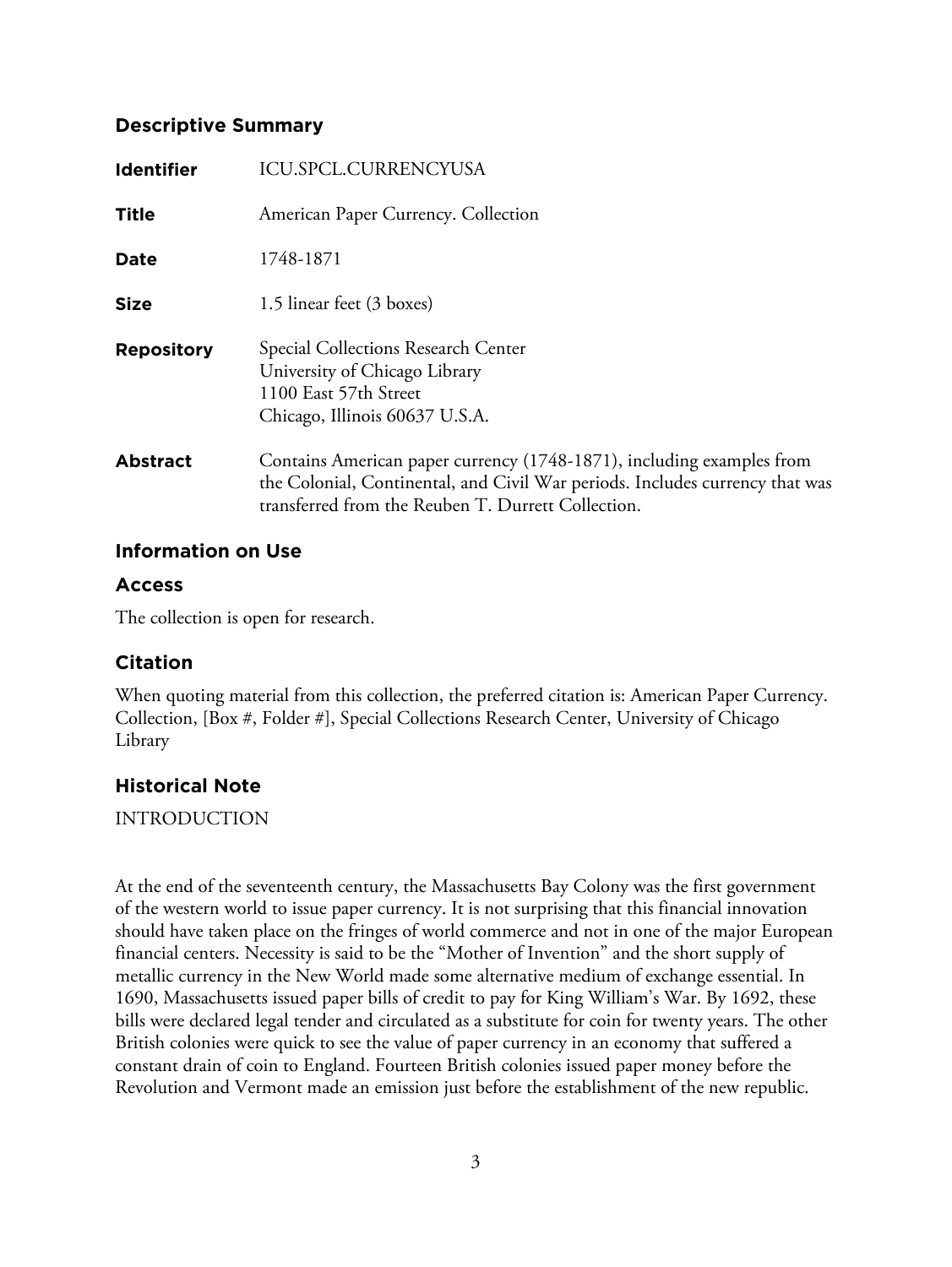With the Declaration of Independence from England and the establishment of a Continental Congress, the first attempts were made to provide a national currency for the American colonies. The first Continental notes were issued May 10, 1775. The bills were backed by a Congressional resolution pledging the faith of all the colonies for the redemption of the bills between 1779 and 1782. The units of issue were Spanish milled dollars, a conscious break from the English monetary system. Since Congress had no power to make its money legal tender, it was forced to rely on the individual colonies to do so. Between 1775 and 1779 the Continental Congress provided eleven emissions of currency with a face value of \$241,552,780. By late 1776 the currency was beginning to depreciate and in 1780 when it was worth on 1/40th of face value the Congress made a last and only slightly successful attempt to redeem it and retire it. America's first national currency enriched the language, if not the treasury. The terms "not worth a Continental" and "shinplaster" came into vogue. The latter term supposedly came from a soldier who used worthless notes to bind a leg wound.

The Continental Congress was not the only government issuing currency during the Revolutionary war period. The states considered themselves freed from the legal restrictions of England and issued a profusion of notes. Many of these were revolutionary in design and wording. Although some early war issues, particularly in New England, were redeemed, most eventually went the way of the Continental dollar.

Series I of this Collection contains paper currency from the colonial eras of all of the original states. Only Florida, which was under British rule from 1763-1783 and Vermont, (the 14th state) which produced a single issue in 1781, are unrepresented. Seventeen pieces of Continental currency are found in the Collection including at least one example of all eleven general emissions except the last, January 14, 1779. The earliest colonial issue contained here is a Maryland 15 shilling note dated October 1, 1748. About six other notes from various colonies are available for the following two decades. During the 1770's the Collection broadens. Approximately 85 items are included. Colonial and Continental currency is of value not only because of its financial history and rarity, but also because of its interesting design and production. Many of these notes are of curious and original design ranging from nature studies to Revolutionary War themes to early state arms. Most colonies printed dire warnings to counterfeiters on their money--see Delaware ("to Counterfeit is Death"), Maryland, New Jersey, and New York. The governments' bark was evidently worse than their bite, however. Only halfdozen executions for counterfeiting are recorded for the entire colonial period although the incidence of the crime was high. Other specific attractions which might be mentioned are the Massachusetts notes which have been cancelled with a circular punch, a common treatment of the times; notes which have been repaired and stitched--see them among the North Carolina set; notes printed on one side only--a practice carried to the end of the nineteenth century; Rhode Island notes, which have a red reverse (most notes of the period were only black and white), and Delaware notes bearing Benjamin Franklin's imprint.

## UNITED STATES OF AMERICA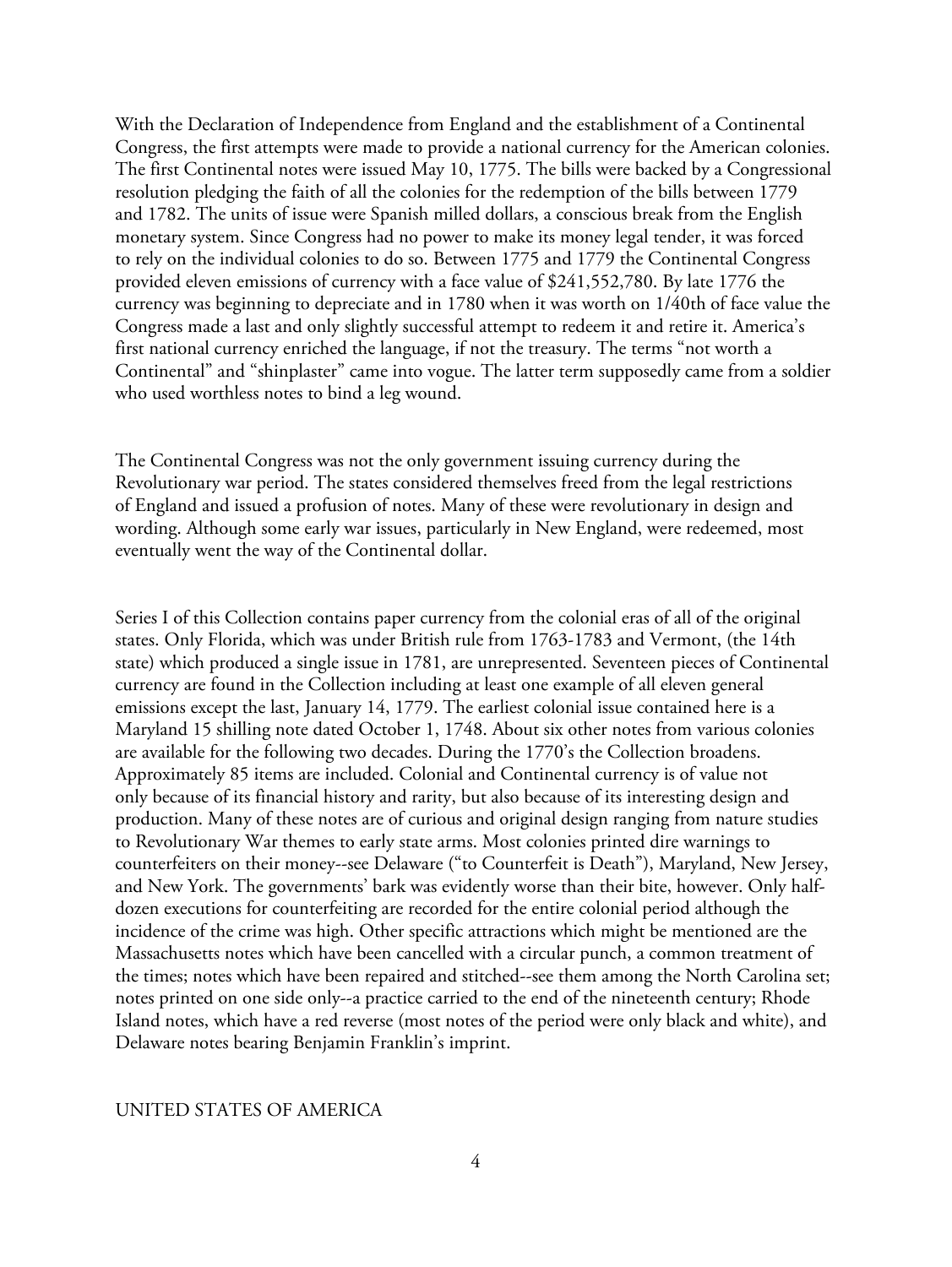The Constitution of the United States gave the federal government sole authority to issue money. The states were forbidden to coin money or emit bills of credit. For almost eighty years the national government made very little use of its right to issue paper money. The two United States banks, located in Philadelphia, did issue some notes, but when their charters expired they became local institutions and eventually failed. Examples of the Bank of the United States notes during its private period can be found under "Pennsylvania" in this collection.

The Civil War brought the return of governmentally issued paper money to this country. On July 17, 1861 Congress authorized the printing and circulation of Legal Tender paper worth 60 million dollars. These "Demand Notes" were not backed by gold or silver. In 1862 Legal Tender Notes were issued. Since then United States paper money has been in continual circulation. It is significant that no issue of United States money has ever been recalled or invalidated. Every United States bill is still worth its face value. Of course, many bills are worth much more to the collector than to a bank.

About half a dozen examples of United States currency are to be found in this Collection. These items include an example of the first Demand Notes (1861) known as greenbacks; a \$50 legal tender note of 1862; a piece of postal currency; and some fractional paper currency.

## PRIVATE ISSUES

Although the individual states could not issue currency they did have the right to charter private banks that could then issue notes. From these private banks came a great flux of paper money that both oiled and clogged the wheels of commerce in pre-Civil War America. In addition to private banks, municipalities, transport companies, insurance companies, stores, et cetera, all issued scrip. The notes of these organizations were payable on demand and were only as strong as the bank or company itself. Thus, if too many notes would be presented at once a bank would simply close its doors and default. One expedient used to make it harder for the note holder to cash his bills was to locate the main office of the bank in an inaccessible place like a forest or swamp. This practice led to the term "wildcat" bank since the wildcat might be the only customer having easy access.

Although a state could not issue money it had another alternative besides chartering private banks. Kentucky set up the Bank of the Commonwealth of Kentucky whose entire stock belonged to the state. Its notes, of course, were not legal tender and no one was required to accept them under federal law, but Kentucky used the wildcat technique to get around this difficulty. This Collection contains many examples of notes issued by the Bank of the Commonwealth of Kentucky. Many of these came to the University Library through the Durrett Collection.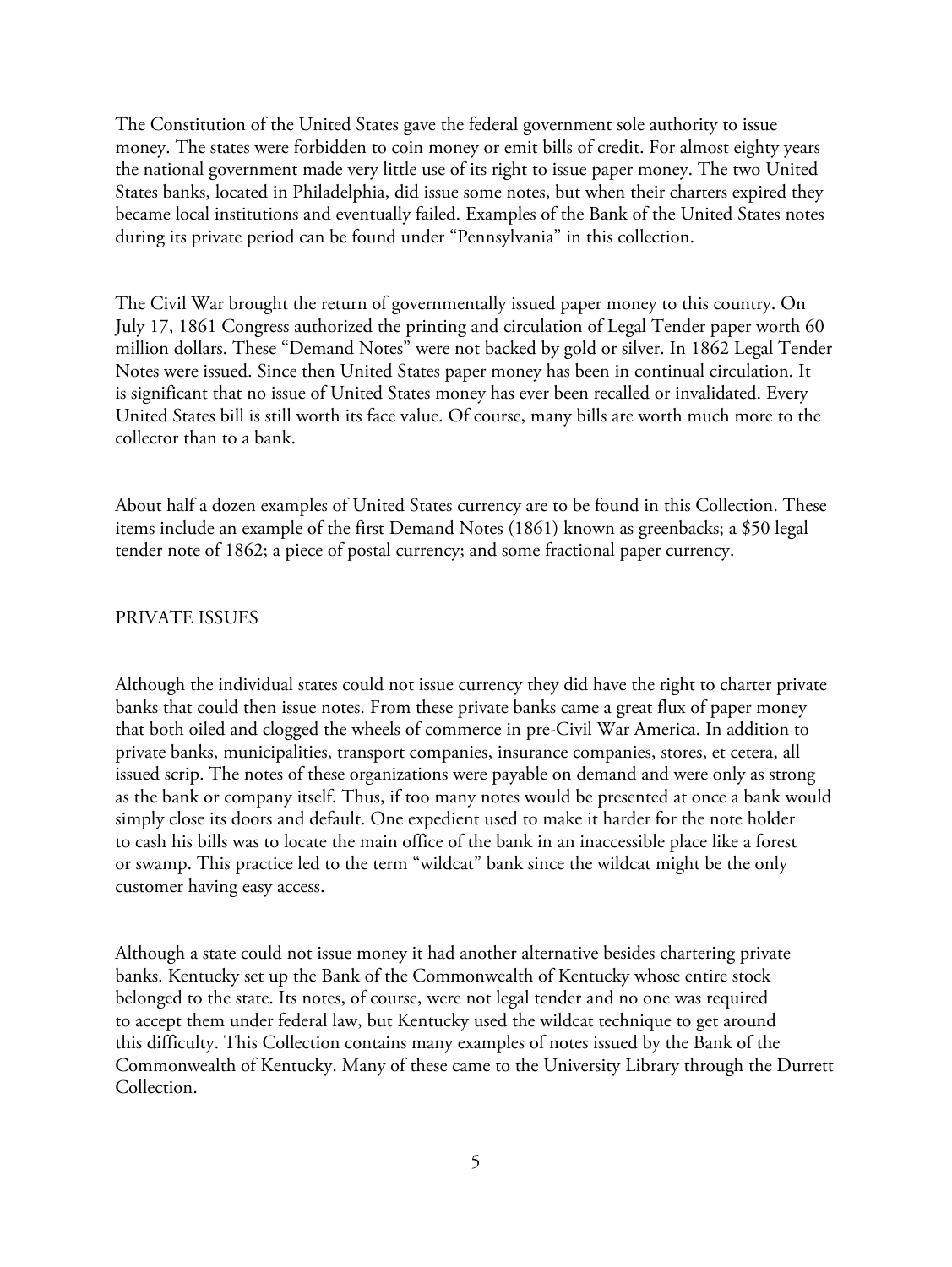All the privately issued notes and those of local agencies are to be found in the last section of Series I of this Collection. They are organized alphabetically by state, town, or city, and finally by issuing agency. One hundred and thirty-eight different private issues are to be found in this Collection representing some twenty states. Most of the bills are from the 1850's and `60's although some of the Kentucky notes go back to 1816. After the re-introduction of federal currency during the Civil War the production of private issues ceased.

Included in this section are many notes issued by private agencies within the southern states during the time that they were members of the Confederacy. Technically these issues should be considered Confederate and not United States currency, however, for reasons of expediency and organization, they have been included in Series I of this Collection.

#### **MISCELLANEOUS**

Four folders of items resembling money have been included in this Collection. These are receipts, merchandising coupons, advertisements made to look like money, stock certificates, and promissory notes.

## CONFEDERATE STATES OF AMERICA

The Confederate States of America spewed forth an ever-increasing amount of paper currency which eventually engulfed the economy of the South and drowned it. The Confederate Constitution, unlike that of the United States, did not limit the right to issue paper currency to the central government. Thus a mass of different governments and private agencies contributed to the paper confusion of the Southern economy. States, municipalities, banks, railroads, and businesses all competed with the Confederate government in the issuance of currency. Also no coins were minted in the South so paper money, including fractional currency, was needed to meet the demands of all financial transactions.

The Confederacy began issuing paper money immediately after secession from the Union. Its financial policy considered paper money not only as a medium of exchange, but as a means of war finance. Confederate notes were not legal tender and payable on demand. In fact, early in 1861 the government hit on the expedient of issuing notes which would be payable "six months after the ratification of a Treaty of Peace between the Confederate States and the United States." This had the effect of tying the value of paper currency very closely to the military situation. At first the money was reasonably strong, but as the war continued and the outlook for the South became bleak, paper money lost its value and tremendous inflation began. Peace with the North was never ratified; the bills never fell due; and by 1865 Confederate currency was totally worthless. It was the worst case of inflation in American history.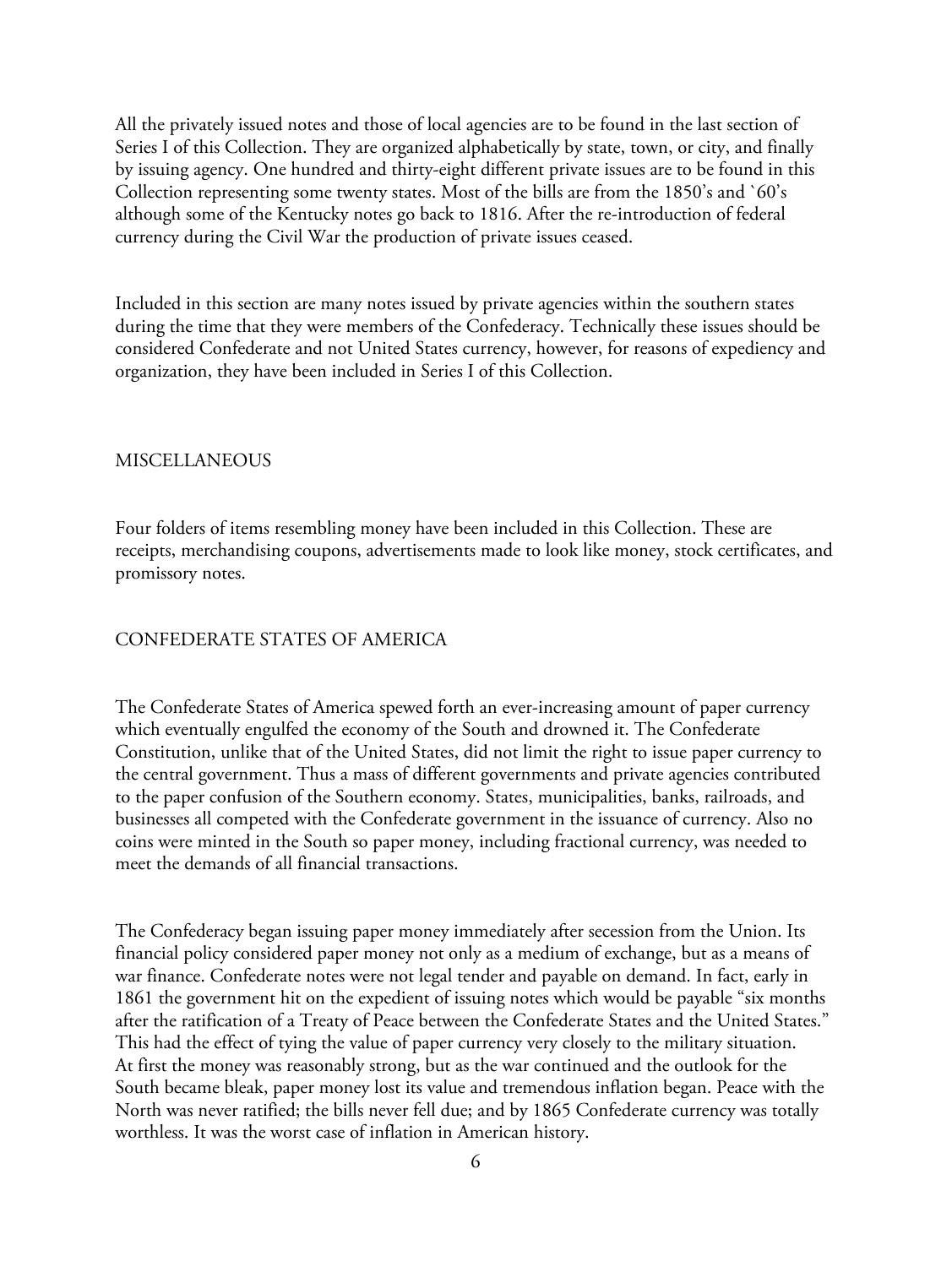As paper money became more and more inflated the Confederacy printed greater quantities of bills, flooding the South with currency. Printing, which was of rather high quality at the beginning of the war deteriorated and the color, clarity, and paper declined also. The very first Confederate notes were actually engraved in New York by the National Bank Note Co. With the outbreak of hostilities, however, the business was transferred south and private firms began production of Confederate currency since there was no government printing office. The usual technique was lithography.

After Appomattox, Confederate currency became, in the words of one poet: "Representing nothing on God's earth now, And naught in the waters below it; As the pledge of a nation that passed away, Keep it dear friend, and show it. . ."

Many people threw it out or burned it, but others did keep some in attics and drawers. Trainloads of currency were captured by the Union Army and sent to Washington where it was put in storage. By the late nineteenth century the first part of this rhyme was no longer true as Confederate currency again became valuable when collectors began to gather the notes. Now its value is based not on denomination but on rarity.

The last lines of the above verse remain valid because Confederate currency has become a graphic illustration of American history. This aspect of Confederate currency was discerned in the early twentieth century by the Treasury department, which cleaned out its store rooms and sent packets of money to educational institutions all over the country for use in history teaching. Some of the currency in this Collection came from that source. A glance through the bills in Series II of this Collection is a brief trip through the history of the Confederacy. Statesmen and heroes appear on the bills beginning with national figures like Calhoun and Washington and Jackson and moving on to Southern statesmen like Jefferson Davis, Alexander Stephens, and J.P. Benjamin. Even a Southern lady, Lucy Pickens is found on a few issues. Another favorite theme of Confederate currency was war -- artillery and naval and battle scenes are found. The cornerstones of Southern life--cotton and slavery appear also. Other common subjects are industry, transportation, mythology, and public edifices. The character of the Old South and the short-levied Confederacy come alive through its money.

Counterfeiting was rampant during the Civil War in the South. The multiplicity of bills, issuing agencies and signers made it extremely easy to pass bogus currency. The poor quality of the printing and paper by the end of the war also made it easier to produce acceptable fakes. The North contributed to the confusion by making copies of Confederate currency, many of which found their way south. Samuel C. Upham in Philadelphia printed the most famous of these bills. He made copies of more than 3,000 varieties of Confederate bills as souvenirs and sold them for about 1\$ each regardless of denomination. Although these bills were marked "Fac-simile" in large letters across their face they circulated in the South as real money. Perhaps the markings were so large that they were not immediately noticed. Examples of Upham's work and other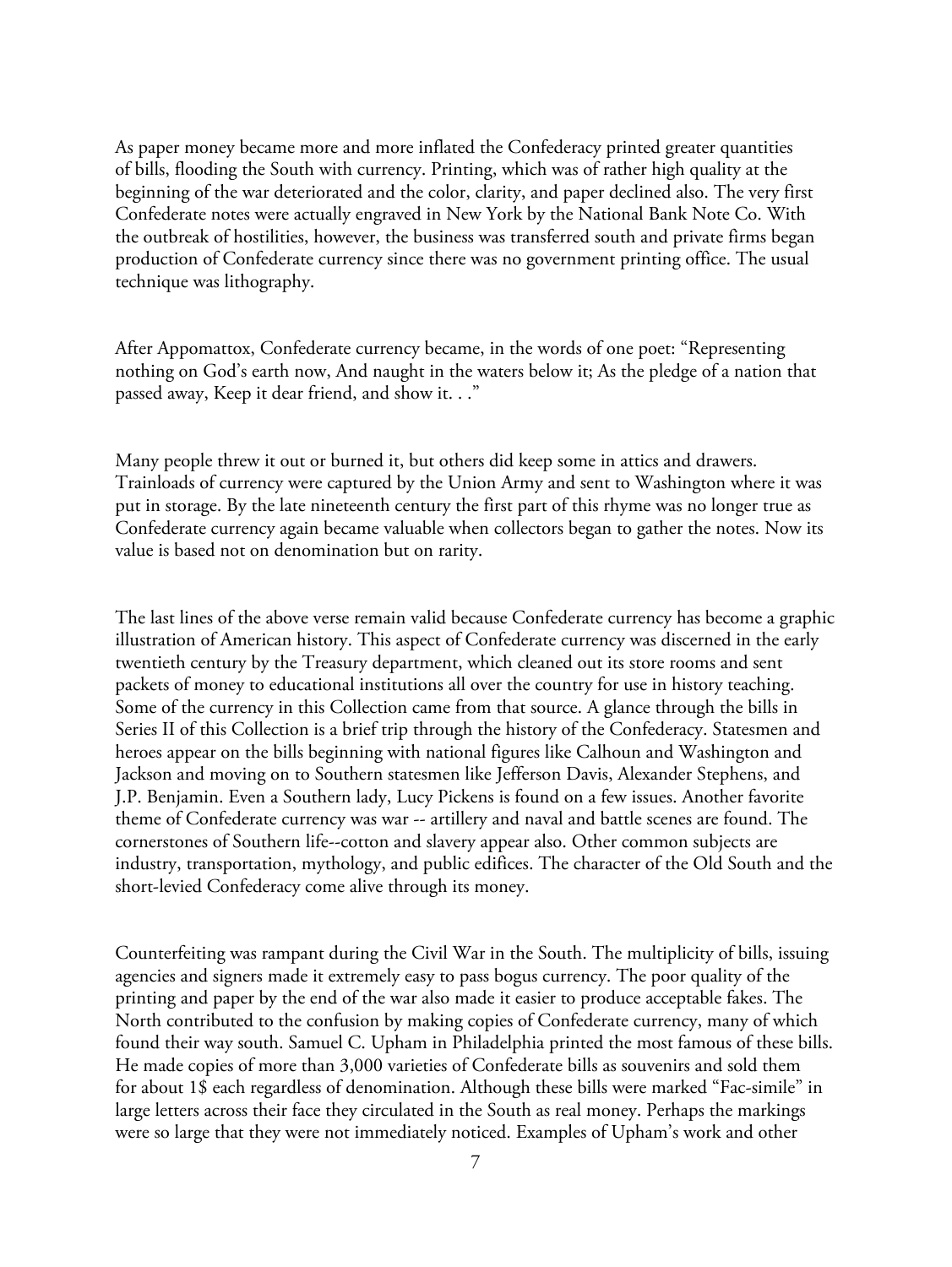types of reproduced currency can be found among the money in this Collection. Their detection, however, is left to the expert and unless obviously bogus, even to the untrained eye, all bills have been treated as genuine.

Crover C. Criswell lists seventy-two types of Confederate notes with an immense number of sub-varieties and permutations. This Collection contains examples of 52 major types and a large number of sub-types, series, and variations to give a total of one hundred and forty three different bills and, including duplicates, 293 individual pieces.

The Confederate government also issued bonds to finance the War. Seven of these will be found in Series II of this Collection.

## STATES OF THE CONFEDERACY

All eleven states of the Confederacy issued their own money since this was not prohibited under the Constitution. In addition many local government units also issued paper currency (note: see Series I). The states made their bills legal tender even though this was prohibited by the Constitution. This status could only be enforced within the jurisdiction of the issuing government so no state's currency circulated outside of its borders. This led to a proliferation of currencies and added to the monetary confusion of the South.

The type of currency differed from place to place. Most states issued "treasury notes" but Texas and Arkansas used treasury warrants, either military or civil and Missouri issued "defense bonds." In printing, design, and quality the notes greatly resemble the bills of the Confederacy with more emphasis on state officials and local landmarks. This similarity is to be expected since the same printers produced state and national currency.

This Collection contains examples of currency issued by eight of the states of the Confederacy. The states not represented are those whose currency is rare, largely for historical reasons. The states not found in this Collection are South Carolina, Arkansas, and Tennessee. In addition to these eight states, the Collection also contains defense bonds and notes issued by the secessionist government of Missouri. Although the state never officially left the Union, a separatist government in its southern counties issued paper money. These bills are normally classified as Confederate. In all, this Collection contains 49 different pieces of money issued by the states of the Confederacy.

## **Scope Note**

The inventory of materials in this collection is organized in the following manner. Series I, folders 1-21 contain colonial currency. Folders 1-3 hold currency issued by the Continental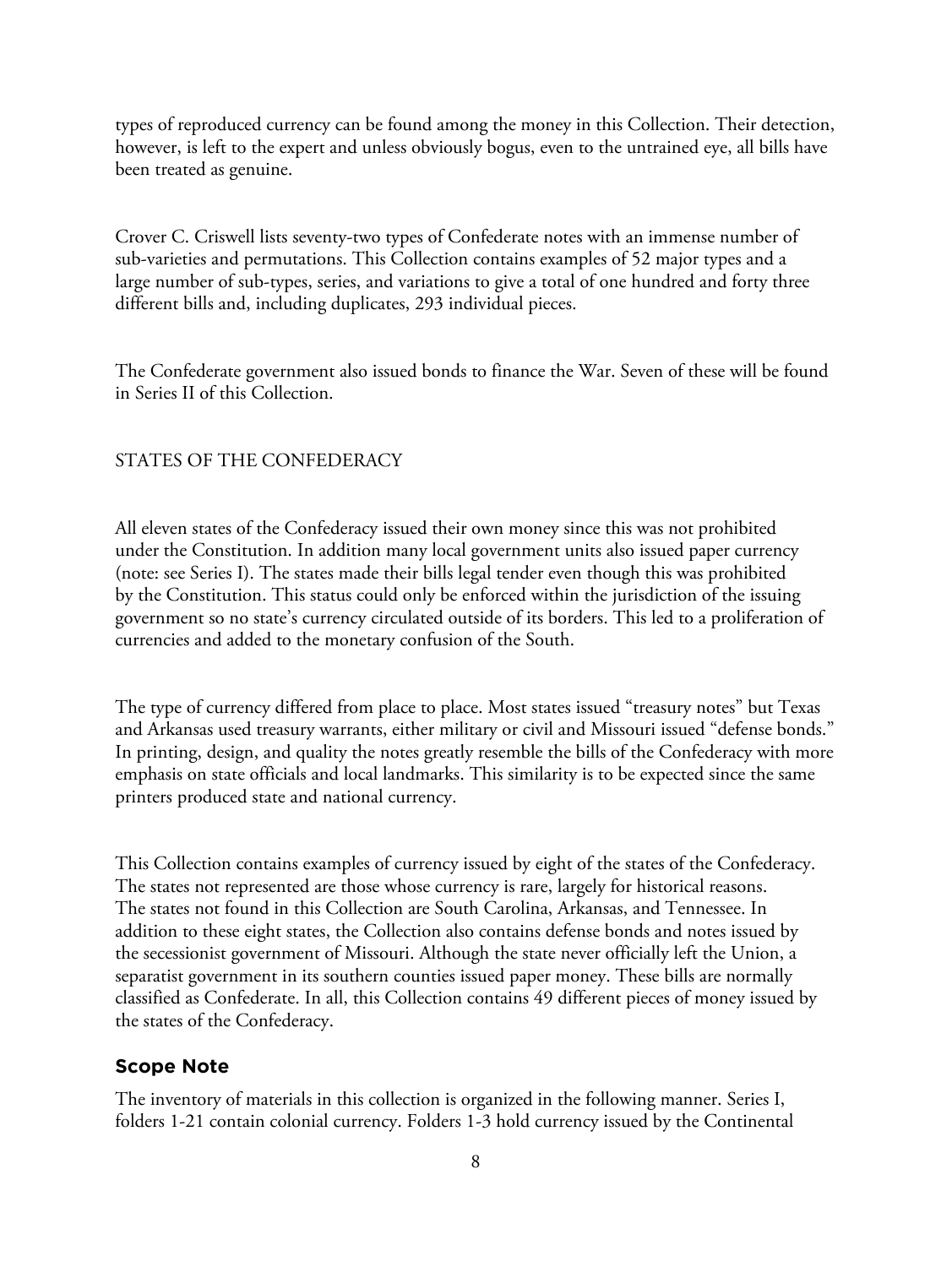Congress while folders 4-21 contain notes issued by the individual colonies. Each folder contains material from only one colony and the folders are arranged alphabetically by colony. Within the folders the money is arranged chronologically in a pattern shown at the beginning of the checklist. Folder 22, Series I, is devoted to paper money issued by the United States government. The items are organized according to the design number assigned by Robert Friedberg. (see bibliography). Folders 23-57 contain private issues. The folders are arranged alphabetically by state. Within the folders the notes are arranged alphabetically first by city of issue, then by issuing agency, and finally numerically by denomination. Folder 58 contains unidentified items; folders 59 & 60 contain miscellaneous reproductions and facsimiles; folder 61 & 62 contain receipts and promissory notes, all from the State of Kentucky; and folders 63 & 64 contain stock certificates.

Series II contains Confederate currency. This money has been collated against the checklist of Grover C. Criswell, Jr., (see bibliography) and is arranged according to his type numbers. Folders 1-38 contain currency of the Confederate States of America (CSA); Folders 39 and 40 contain facsimiles and reproductions of CSA currency; and folders 41-46 contain Confederate bonds. Folders 47-59 contain notes issued by the individual Confederate states. The folders are arranged alphabetically by state and the currency within them follows the Criswell pattern.

Series III is an addendum to the American Currency Collection and contains 64 folders of Confederate States currency and bonds: 44 folders (Box 1) are currency and 20 folders (Box 2) are bonds. All are Richmond, Virginia issues except for 4 copies of bonds issued at Montgomery, Alabama.

This group is arranged by the type number of the checklist by Grover C. Criswell, Jr. as Vol. II is. Represented are Criswell's 57 major different types of currency--a total of 221 individual notes with 172 subtypes- -and 20 different types of bonds. It adds 74 new sub-types to the collection which Vol. II does not contain (marked with asterisk in the checklist). Two of them do not appear even in the 1964 edition of Criswell's checklist Folder 1, item C, a \$50 note and Folder 44, item A, a 50¢ note with serial letter I.

# **Related Resources**

The following related resources are located in the Department of Special Collections:

http://www.lib.uchicago.edu/e/spcl/select.html

# **Subject Headings**

- Money -- United States
- Money -- United States -- History -- Colonial period, ca. 1600-1775
- Money -- Confederate States of America

# **INVENTORY**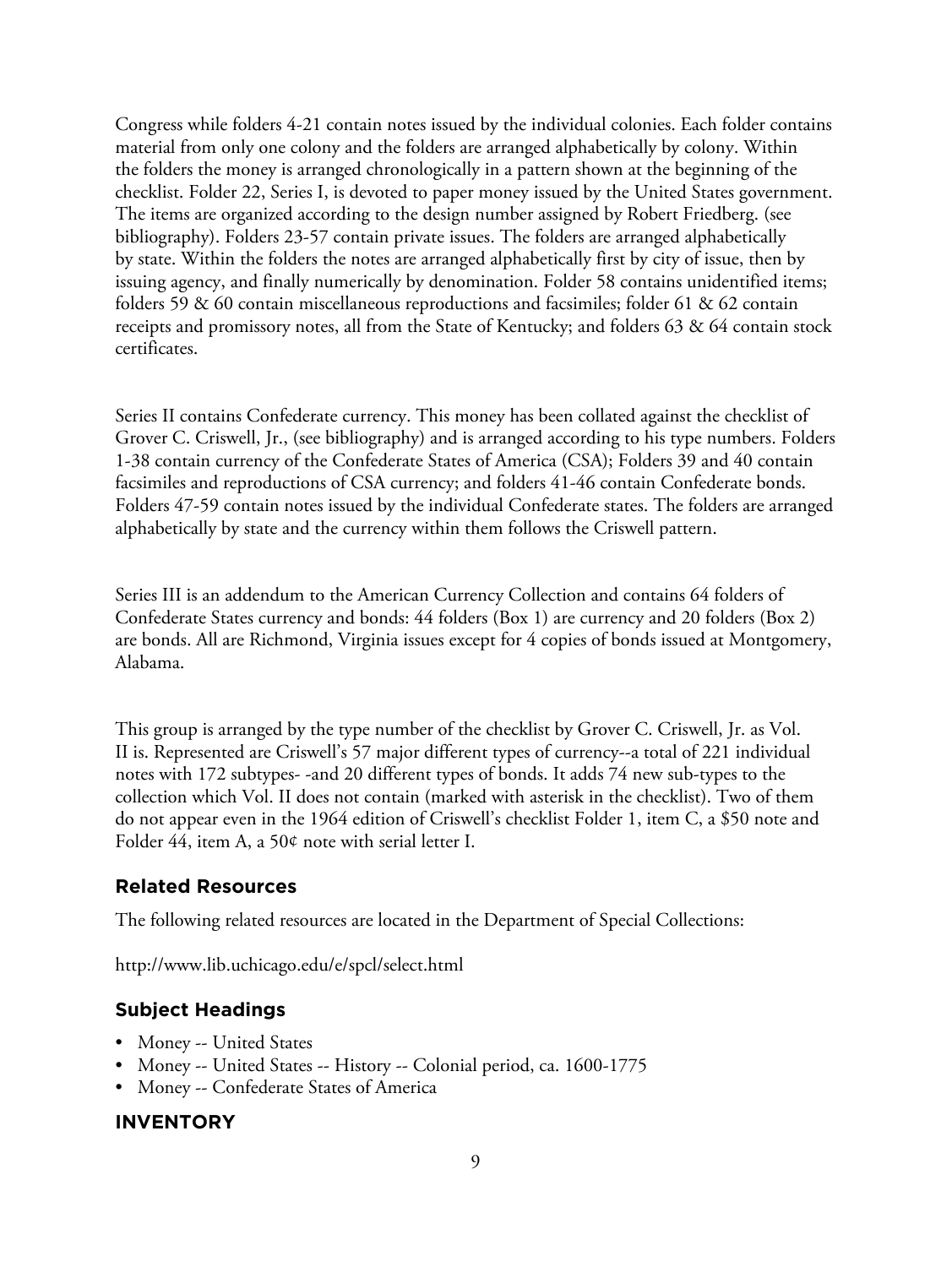## **Series I: Paper Currency**

**Box 1**

**Folder 1**

Continental Currency

- A. May 10, 1775  $-$  \$ 5.00
- B. November 29, 1775 -- \$ 6.00
- C. February 17, 1776 -- \$ 1/6 : Plate B
- D. February 17, 1776 -- \$ 1/2 : Plate B
- E. February 17, 1776 -- \$ 2/3 : Plate A
- F. May 9, 1776 --  $$1.00$
- G. May 9, 1776  $-$  \$ 6.00
- H. May 9, 1776 --  $$8.00$

**Box 1**

#### **Folder 2**

Continental Currency

- A. July 22,  $1776 $3.00$
- B. July 22, 1776  $-$  \$4.00
- C. November 2, 1776 -- \$4.00
- D. February 26, 1777 -- \$4.00
- E. May 20, 1777 -- \$ 5.00
- F. April 11, 1778 -- \$ 30.00
- G. September 26, 1778 -- \$ 8.00
- H. September 26, 1778 -- \$ 20.00

## **Box 1**

**Folder 3**

Continental Currency

• A. September 26, 1778 -- \$ 30.00

#### **Box 1**

#### **Folder 4**

Connecticut

- A. July 1, 1775  $-$  \$ 20s.
- B. June 19, 1776 -- \$ 6d.

## **Box 1**

## **Folder 5**

Delaware

- A. June 1, 1759 -- 10s.
- B. June 1, 1759 -- 15s.
- C. June 1, 1759 -- 20s.
- D. January 1, 1776 -- 18d.
- E. January 1,  $1776 5s$ .
- F. January 1, 1776 -- 10s.
- G. May 1, 1777  $-$  6s.

#### **Box 1**

## **Folder 6**

Georgia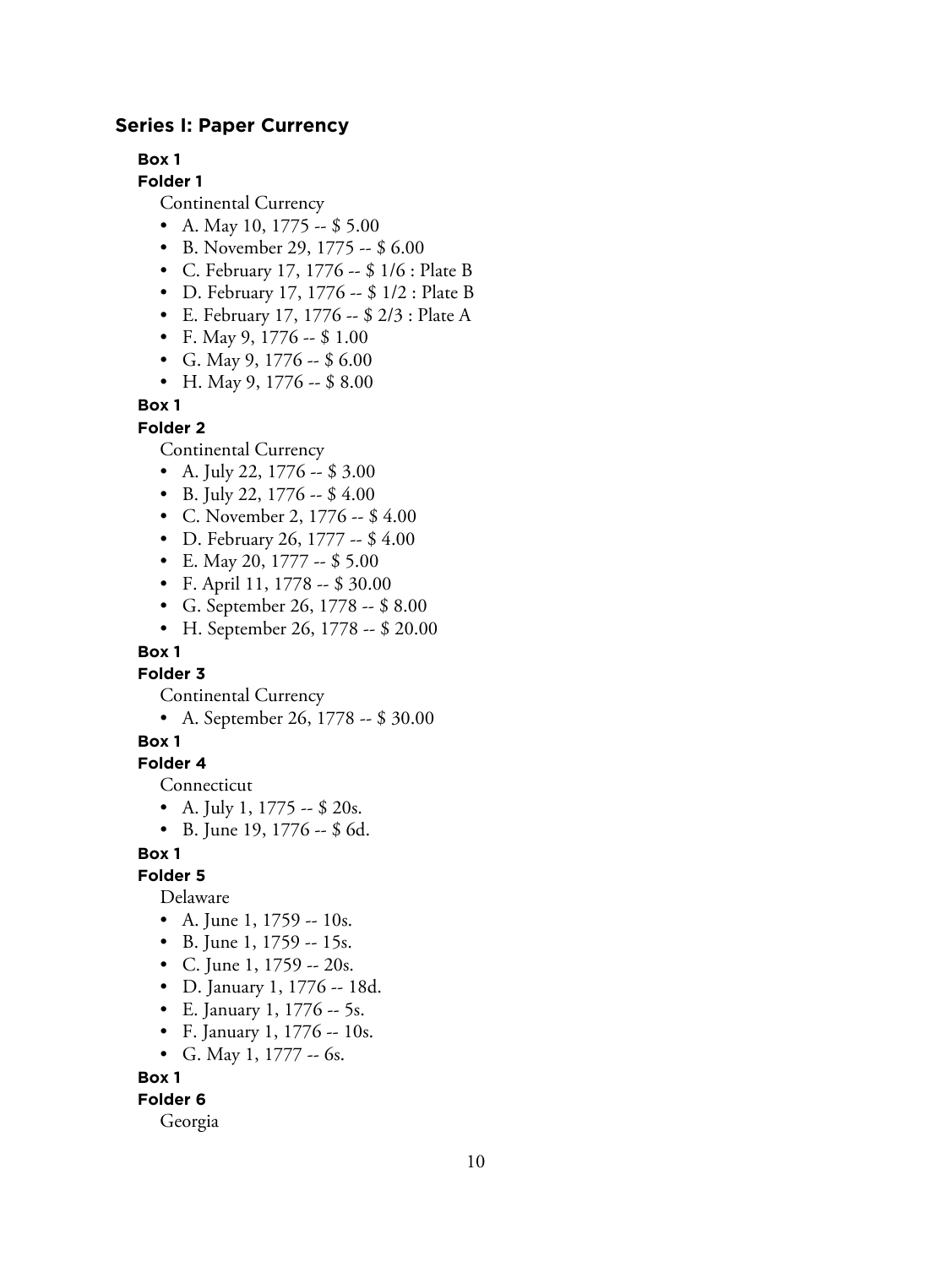- A. 1776 Fractional Dollar Denominations -- \$1/4
- B. 1776 Maroon Seal -- \$ 10.00; (this must be a reproduction)

## **Folder 7**

Maryland

- A. October 1, 1748 -- 15s.
- B. July 14, 1756  $-20s$ .
- C. March 1, 1770 -- \$ 4.00
- D. March 1, 1770 -- \$ 8.00
- E. April 10, 1774 -- \$ 1.00
- F. April 10, 1774 -- \$ 8.00
- G. August 14, 1776  $-$  \$ 1 1/3

## **Box 1**

**Folder 8**

Massachusetts

- A. May 5, 1780  $-$  \$ 1.00
- B. May 5, 1780 -- \$ 2.00; 2 copies
- C. May 5, 1780 -- \$ 3.00 ; 2 copies
- D. May 5, 1780 --  $$4.00$

#### **Box 1**

#### **Folder 9**

New Hampshire

• A. April 29, 1780 -- \$ 5.00

## **Box 1**

## **Folder 10**

New Jersey

- A. December 31, 1763 -- 3s.
- B. December 31, 1763 -- 15s. ; Plate B
- C. March 25, 1776 -- 6s. ; Plate B
- D. March 25, 1776 -- 15s.

#### **Box 1**

**Folder 11**

New York

- A. April 21, 1760 -- -- L. 10
- B. August 13, 1776 -- \$ 5.00

## **Box 1**

## **Folder 12**

North Carolina

- A. December 1771 -- 5s.
- B. April 2, 1776 -- \$ 10.00; peacock
- C. August 8, 1778 -- \$ 5.00; "The Rising States"
- D. May 10, 1780 -- \$ 25.00; "Dulce Pro Patria Mori"

## **Box 1**

## **Folder 13**

Pennsylvania

• A. March 10, 1769  $-$  ^s.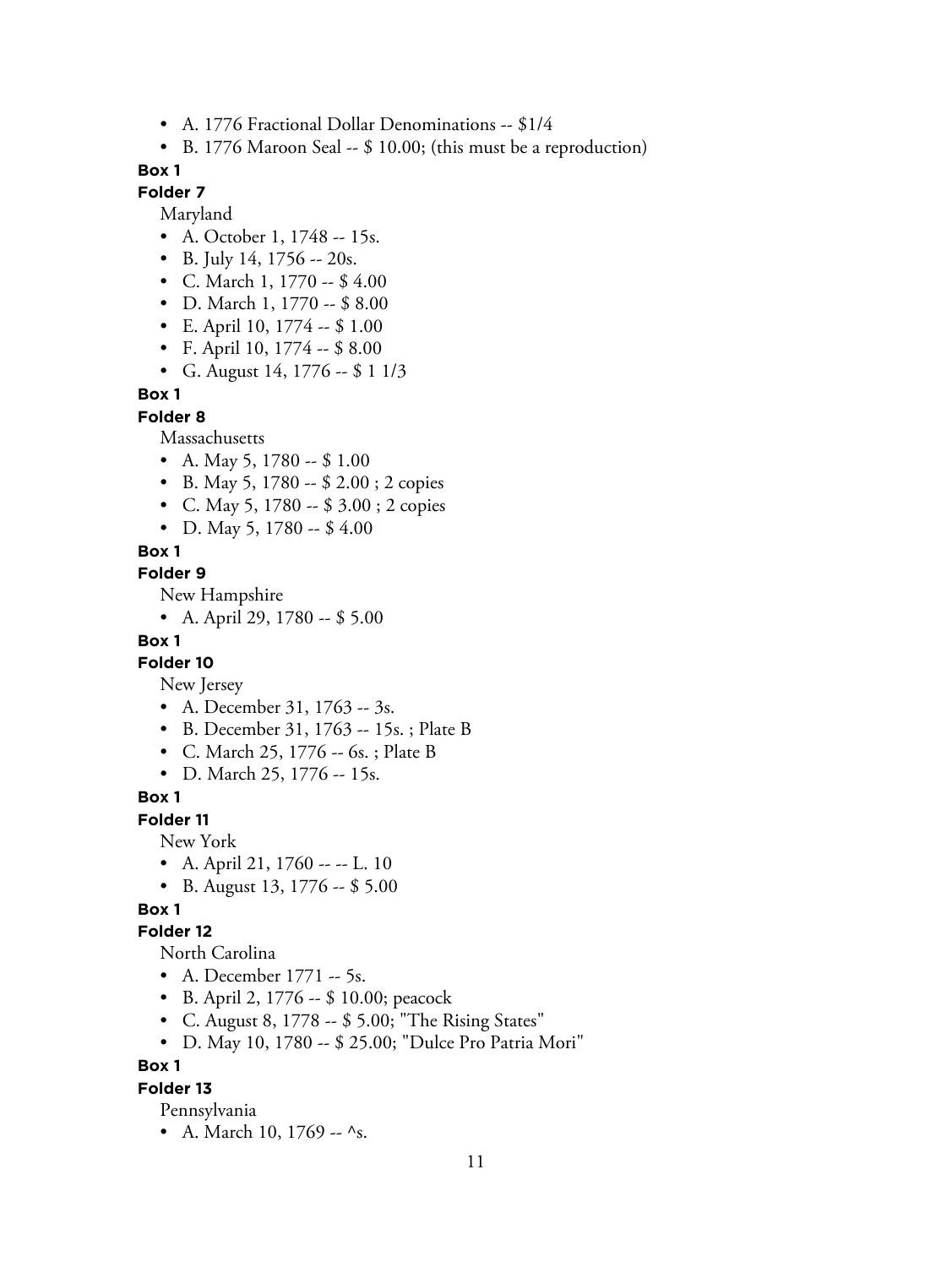- B. March 20, 1771 -- 5s.
- C. April 3, 1772 -- 2s.6d.
- D. March 20, 1773 -- 4s. ; Plate B
- E. March 20, 1773 -- 16s. ; Plate A
- F. October 1, 1773 -- 20s.
- G. April 25, 1776 -- 18d. (Is6d)
- **Box 1**

#### **Folder 14**

Pennsylvania

- A. April 25, 1776  $-$  2s.
- B. April 10, 1777 -- 3d; Plate B
- C. April 10, 1777 -- 9d; Plate B

## **Box 1**

#### **Folder 15**

Rhode Island and Providence Plantations

- A. July 2, 1780  $-$  \$4.00
- B. July 2, 1780  $-$  \$ 8.00

#### **Box 1**

## **Folder 16**

South Carolina

- A. June 1, 1775 -- L 10; 2 copies
- B. December 23, 1776 -- \$ 2.00; "Et Soil &, Et Mori"
- C. December 23, 1776 -- \$ 8.00
- D. December 23, 1776 -- \$ 20.00

#### **Box 1**

## **Folder 17**

South Carolina

- A. February 14, 1777 -- \$ 20.00; 2 copies
- B. February 8, 1779 -- \$ 70.00
- C. February 8, 1779 -- \$ 90.00 ; 2 copies
- D. July 6, 1789 -- City of Charleston -- 2s.

## **Box 1**

#### **Folder 18**

Virginia

- A. July 17, 1775  $-$  L 2
- B. May 6, 1776 -- 1s. 3d.
- C. May 6, 1776 -- 12s. 6d.
- D. October 7, 1776 -- \$ 1/3
- E. October 7, 1776 -- \$ 1.00

#### **Box 1**

## **Folder 19**

Virginia

- A. May 5, 1777  $-$  \$ 8.00
- B. October 20, 1777 -- \$ 6.00
- C. October 20, 1777 -- \$ 10.00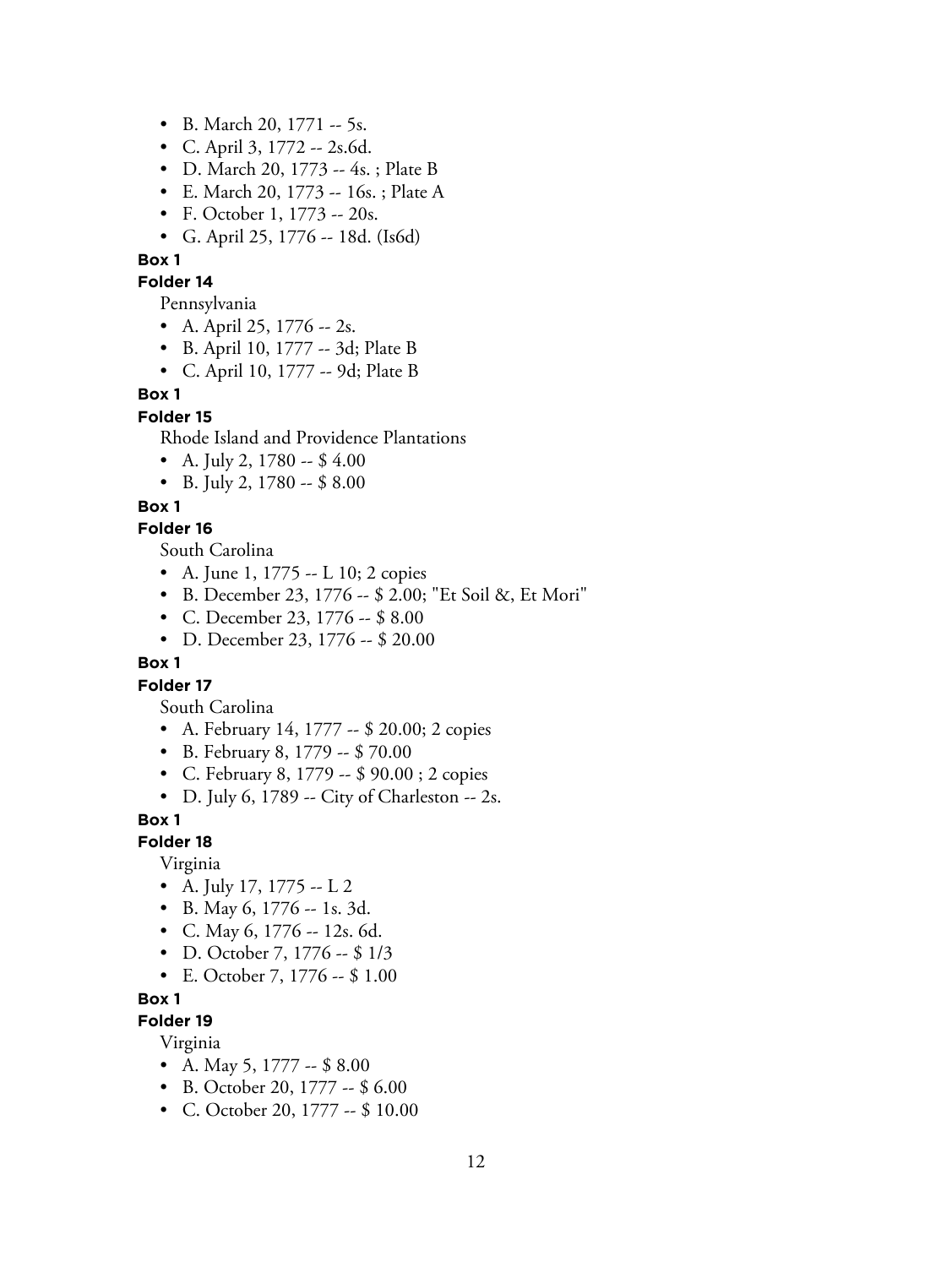- D. October 20, 1777 -- \$ 10.00; reprint probably made from plates found during Civil War.
- E. October 5, 1778 -- \$ 100.00
- F. May 3, 1779  $-$  \$ 100.00

# **Folder 20**

Virginia

- A. March 1, 1781 -- \$ 80.00
- B. March 1, 1781 -- \$ 150.00
- C. March 1, 1781 -- \$ 250.00
- D. March 1, 1781  $-$  \$ 750.00
- E. March 1, 1781 -- \$ 1000.00
- F. May 7, 1781 -- \$10.00
- G. May 7, 1781  $-$  \$ 15.00
- H. May 7, 1781 -- \$ 25.00

## **Box 1**

# **Folder 21**

Virginia

- A. May 7, 1781 -- \$ 30.00
- B. May 7, 1781 -- \$ 35.00
- C. May 7, 1781 --  $$40.00$
- D. May 7, 1781 -- \$70.00
- E. May 7, 1781 -- \$75.00
- F. May 7, 1781  $-$  \$ 100.00
- G. May 7, 1781 -- \$ 200.00
- H. May 7, 1781  $-$  \$ 500.00

## **Box 1**

# **Folder 22**

United States of America

- A. Design 1, #1 -- \$ 5.00; Demand note of 1861; 4 copies; A, A, D, D.
- B. Design 22, #149 -- \$ 50.00; Legal Tender 1862; 1 copy; A
- C. Design 102, #412 -- \$ 10.00; Nat'1 Bank note; First Charter Period; 1 copy; A
- D. Design 170, #1257 -- 10f; Fractional currency, fourth issue; 1 copy
- E. Design  $174, \#1281 25$  ¢; First Issue; 1 copy
- F. Design 184, #1374-5 -- 50 ¢; fourth issue; 2 copies

## **Box 1**

## **Folder 23**

Alabama

- A. Auburn, East Alabama Insurance Co. -- 25 ¢; Feb. 1862
- B. Mobile, Deposit Bank -- \$ 1.00; May 13, 1862
- C. Mobile, Mobile Savings Bank -- 10 ¢ Sept. 1861
- D. Montgomery, Montgomery Insurance Co.-- \$ 2.00 April 16, 1862

#### **Box 1**

## **Folder 24**

Florida

• A. Tallahassee, Bank of Florida -- \$ 20.00; Aug. 1, 1843; A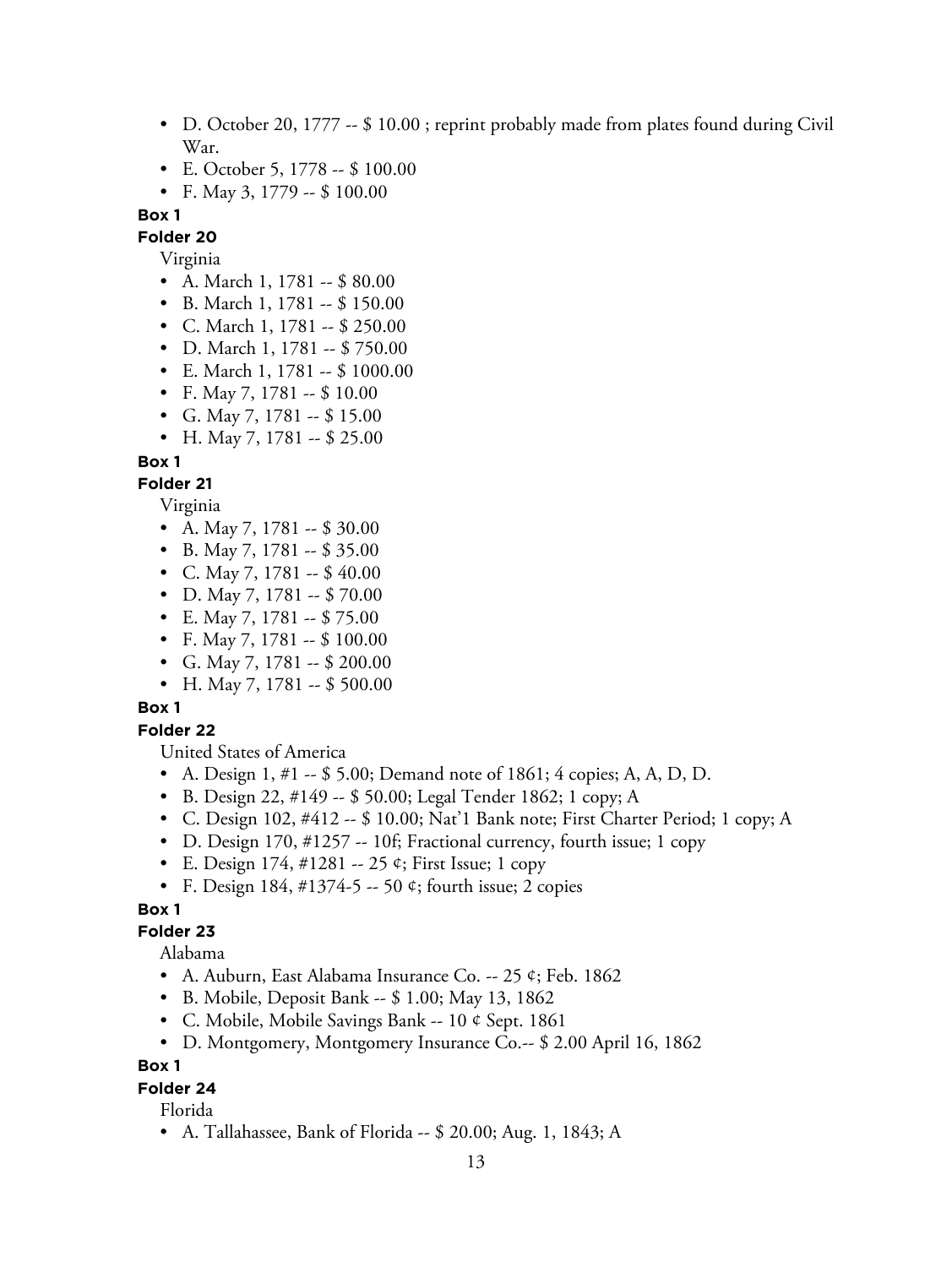## **Folder 25**

Georgia

- A. n.p., Bank of Commerce -- \$ 1.00; July 20, 1861; A
- B. Atlanta, Bank of Fulton -- 15¢; Jan. 1, 1862
- C. Atlanta, City of Atlanta -- 50 ¢; July 1, 1865; A
- D. Atlanta, City of Atlanta -- \$ 2.00; Aug. 1, 1865; A
- E. Atlanta, The Western & Atlantic Rail Road -- \$ 1.00; June 2, 1862

# **Box 1**

**Folder 26**

Georgia

- A. Augusta, The Augusta Insurance & Banking Co.  $-50 \div 50$ , Jan. 1, 1862; A
- B. August, The City Council of Augusta -- 25 ¢; Jan. 30, 1862 ; 2 copies;B,C
- C. August, Mechanics Bank -- 50 ¢; July 1, 1862
- D. Dalton, The Cherokee Insurance & Banking Co. -- 20 ¢; April 1, 1862
- E. Greensborough, Bank of Greensborough -- \$ 5.00 ; May 2, 1857; J

# **Box 1**

# **Folder 27**

Illinois

• A. Granville, The Continental Bank -- \$ 5.00 ; June 1, 1858; A

# **Box 1**

# **Folder 28**

Indiana

- A. Columbus, The Madison & Indianapolis RR -- \$ 5.00 ;Aug. 23, 1843; A
- B. Gosport, The Citizens Bank -- \$ 1.00 ; July 1, 1857 ; A
- C. Gosport, The Citizens Bank -- \$ 3.00 ; July 1, 1857 ; A

# **Box 1**

# **Folder 29**

Kentucky

- A. Bowling Green, Commonwealth of Kentucky -- 50 ¢ June 12, 1823
- B. Burksville, The Cumberland Bank of Burksville -- \$ 5.00 Dec. 28, 1818; B
- C. Danville, Bank of the Commonwealth of Ky. -- 12 1/2¢; n.d.
- D. Frankfort, Bank of the Commonwealth of Ky. -- 6 1/4  $\circ$  (?) 1822; D
- E. Frankfort, Bank of the Commonwealth of Ky. -- 12 1/2  $\phi$ ; (?) 1822; D
- F. Harrodsburg, Harrodsburg Hotel -- 6 1/4 ¢; 1822
- G. Harrodsburg, Harrodsburg Hotel -- 12 1/2  $\phi$ ; 1822
- H. Harrodsburg, Harrodsburg Hotel -- 25 ¢; 1822

# **Box 1**

# **Folder 30**

Kentucky

- A. Harrodsburg, Bank of Harrodsburg -- \$ 2.00 ; n.d.
- B. Henderson, Bank of Henderson -- \$ 1.00 ; 1818 (29 May, 8 July, 30 Aug.) 3 copies ; A,B,B
- C. Henderson, Bank of Henderson -- \$ 2.00 ; Nov. 20, 1818 ; A
- D. Henderson, Bank of Henderson -- \$ 5.00 ; Aug. 18, 1818 ; A

**Box 1**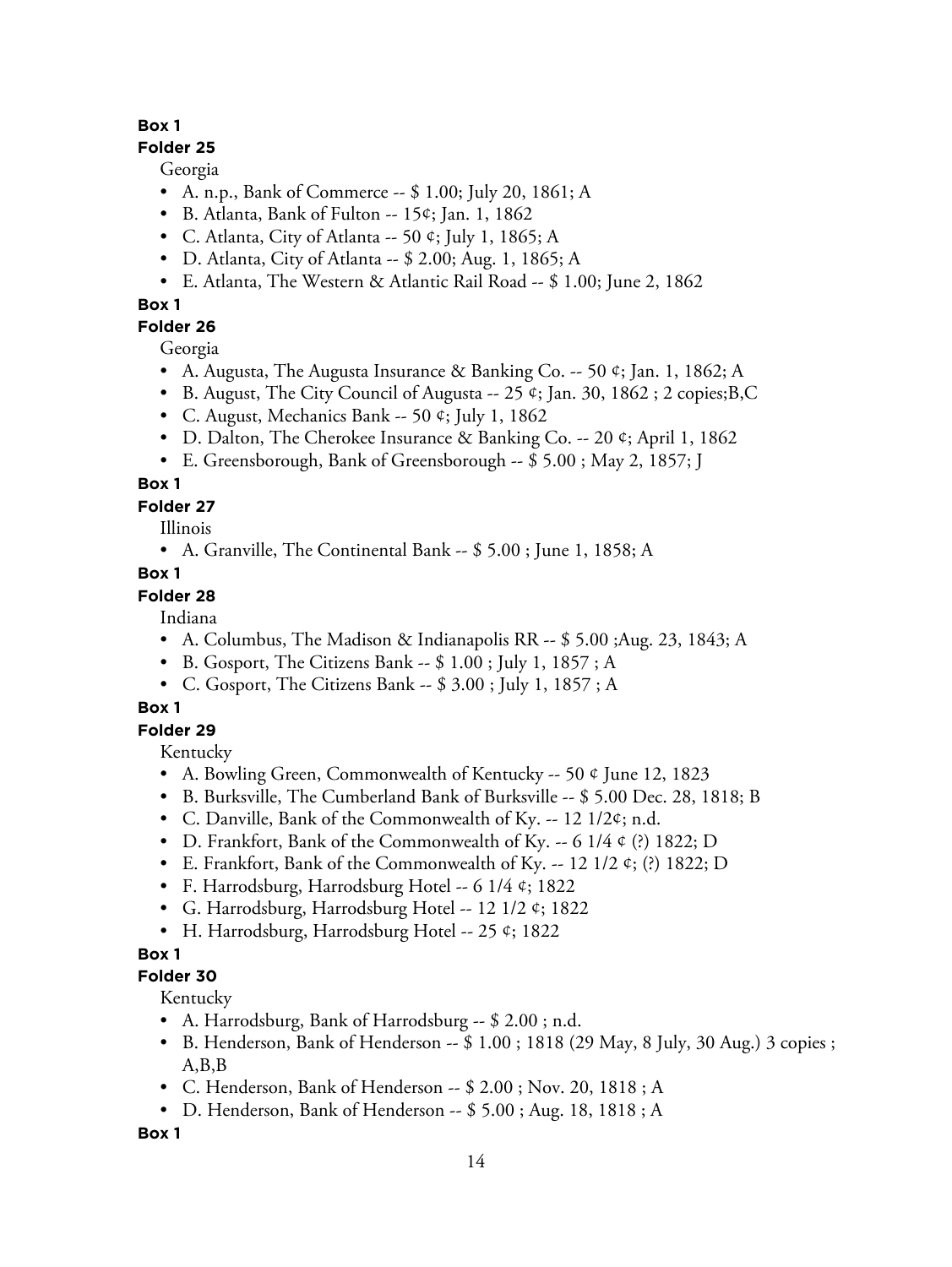## **Folder 31**

Kentucky

- A. Lexing, Kentucky Insurance Co. -- \$ 1.00 ; June 16, 1816 ; A
- B. Lexing, Kentucky Insurance Co. -- \$ 2.00 ; Aug. 16, 1816 ; A
- C. Lexington, Northern Bank of Kentucky -- \$ 1.00 ; Nov. 29, 1847; E
- D. Louisville, Bank of Kentucky -- \$ 5.00; Oct. 1, 1835; C

## **Box 1**

**Folder 32**

Kentucky

- A. Perryville, no name  $-12$  1/2 ¢;
- B. Russellsville, Farmers & Mechanics Bank of Logan -- 50 ¢; n.d.
- C. Russellsville, Farmers & Mechanics Bank of Logan -- 2.00; Jan. 29, 1819; A
- D. Russellsville, Farmers & Mechanics Bank of Logan -- 10.00; April 30, 1819; A
- E. Shelbyville, Farmers & Mechanics Bank of Shelbyville -- \$ 1.00; July 7,
- 1818; A

# **Box 1**

## **Folder 33**

Louisiana

- A. Bellevue, Parrish of Bossier -- \$ 2.00; July 4, 1862
- B. New Orleans, Atchafalaya Railroad Banking Co. -- \$ 100.00; May 1, 1838; A
- C. New Orleans, Canal Bank -- \$ 10.00; Jan. 2, 1857; A
- D. New Orleans, The Bank of Commerce -- \$ 1.00; May 5, 1862; A

## **Box 1**

## **Folder 34**

Louisiana

- A. New Orleans, Banque des Ameliorations, Improvement and Banking -- \$ 10.00; (?) 1836; B
- B. New Orleans, Bank of Louisiana \$ 10.00; June 14, 1862; D
- C. New Orleans, Bank of New Orleans -- \$ 10.00; March 1, 1858; A
- D. New Orleans, Bank of New Orleans -- \$ 20.00; March 1, 1858; BC

## **Box 1**

## **Folder 35**

Louisiana

- A. New Orleans, Bank of New Orleans -- \$ 50.00; Feb. 5, 1862; BC
- B. New Orleans, Municipality -- 50 ¢ Dec. 1, 1839

# **Box 1**

## **Folder 36**

Maryland

- A. Baltimore, Bank of Baltimore -- 12 1/2¢; 1816
- B. Ellicotts Mills, Patapsco Bank of Maryland -- 25 ¢; April 19, 1838; A

## **Box 1**

## **Folder 37**

Michigan

- A. Adrian, The Erie and Kalamazoo Railroad Bank -- \$ 1.00; August 1, 1853; A
- B. Adrian, The Erie and Kalamazoo Railroad Bank -- \$ 2.00; August 1, 1853; A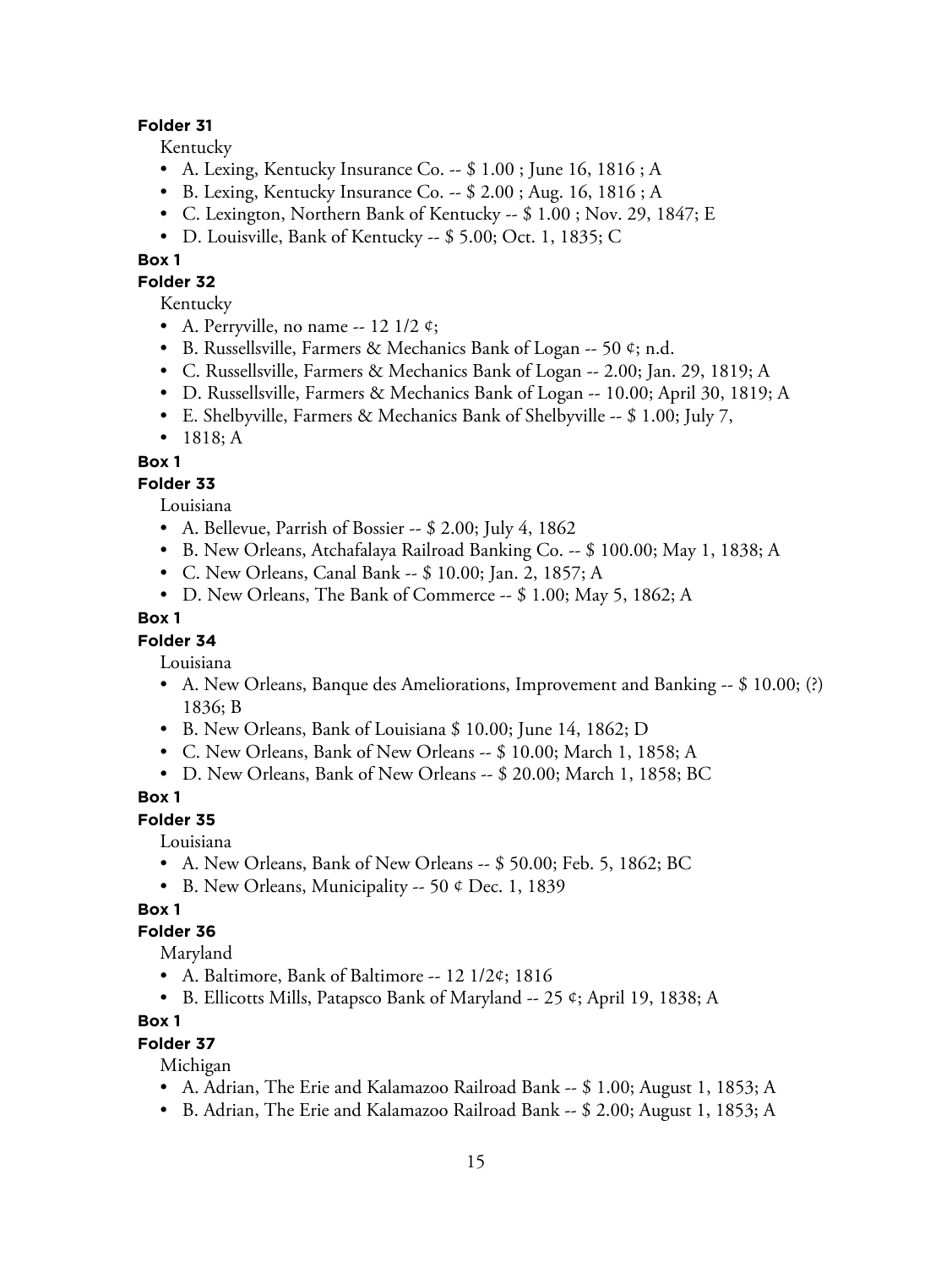- C. Adrian, The Erie and Kalamazoo Railroad Bank -- \$ 5.00; August 1, 1853; 2 copies; A, A
- D. Palmyra, The Palmyra & Jacksonburgh Railroad Co. -- \$ 3.00; June 4, 1857; A

## **Folder 38**

Mississippi

- A. Brandon, The Mississippi and Alabama Railroad Co. -- \$ 10.00; July 1, 1838; A
- B. Canton, Citizens' Bank of Madison County -- 25 ¢; 1861; B
- C. Canton, Citizens' Bank of Madison County -- 20.00; March 13, 1858; B
- D. Corinth, unknown -- \$ 1.50; March 29, 1862
- E. Holly Springs, The Mississippi Central Railroad Co. -- 5 ¢; January 1, 1862; A
- F. Holly Springs, The Mississippi Central Railroad Co. -- 10 ¢; January 1, 1862; A
- G. Holly Spring, The Mississippi Central Railroad Co. -- 50 ¢; January 1, 1862; A

## **Box 1**

## **Folder 39**

Mississippi

- A. Jackson, Bowman House -- 50  $\ell$ ; July 12, 1862
- B. Jackson, E. L. Jordan -- 50 ¢; 1862
- C. Jackson, Mississippian Office -- 10 ¢; July 10, 1862
- D. Macon, Mobile & Ohio Rail road Co. -- 10 ¢; Feburary 15, 1862
- E. Magnolia, Henry Gotting -- \$ 1.00; Mary 1, 1862
- F. Port Giobson, Bank of Port Gibson -- \$ 10.00; unsigned; A

## **Box 1**

## **Folder 40**

Mississippi

- A. Princeton, The Bank of Mississippi -- \$ 10.00; not signed; B
- B. Princeton, The Bank of Mississippi -- \$ 20.00; not signed; A
- C. Woodville, The West Feliciana Railroad Co. -- 10 ¢; March 5, 1862; A

## **Box 1**

## **Folder 41**

New Jersey

• A. Jersey City, Morris Canal and Banking Co. -- \$ 3.00; December 1, 1840; A

## **Box 1**

## **Folder 42**

New York

- A. New York City, The New York Loan Co. -- \$ 10.00; March 27, 1838
- B. Owego, The Bank of Owego -- \$ 2.00, February 1, 1843

## **Box 1**

## **Folder 43**

North Carolina

- A. Camden, The County Trustee of the County of Camden -- 25 ¢; September 9, 1861
- B. Graham, The Bank of Lexington -- \$ 5.00; July 2, 1860; Bb

## **Box 1**

## **Folder 44**

Ohio

• A. Cincinnati, The Lafayette Bank of Cincinnati -- \$ 5.00; (?); B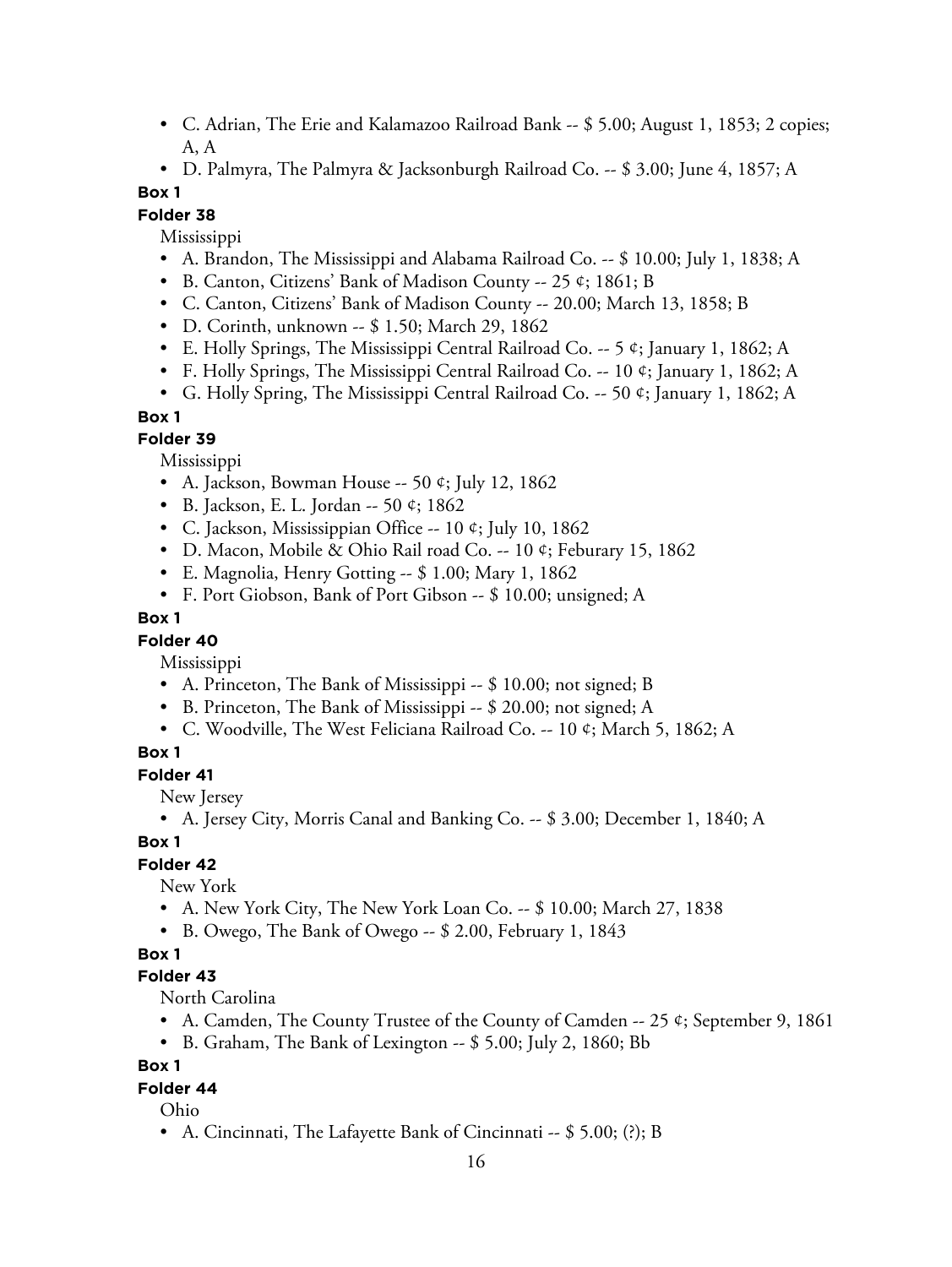- B. Gallipolis, The Bank of Gallipolis -- \$ 5.00; November 9, 1839; 5 copies; A, A, B, C, C
- C. Gallipolis, The Bank of Gallipolis -- \$ 10.00; January 9, 1840; A
- D. Hamilton, The Hamilton & Rossville Manufacturing Co. -- \$ 3.00; December 15, 1818

## **Folder 45**

Ohio

- A. Miamisburg, The Washington Bank -- \$ 1.00; March 1, 1840; A
- B. Urbana, The Mad River & Lake Erie Railroad Co. -- 50 ¢; June 10, 1841; H

## **Box 1**

## **Folder 46**

Pennsylvania

- A. Montrose, The Bank of Susquehanna County -- \$ 5.00; November 1, 1843; C
- B. Northumberland, The Bank of Northumberland -- \$ 10.00; November 1,1840; A
- C. Philadelphia, Manual Labor Bank -- \$ 1.00; June 1, 1837; A
- D. Philadelphia, Bank of Pennsylvania -- \$ 5.00; April 2, 1830; M8

## **Box 1**

## **Folder 47**

Pennsylvania

- A. Philadelphia, The Philadelphia City Savings Institution -- 12 1/2¢; June 26; B
- B. Philadelphia, The Philadelphia Loan Co. -- 10 ¢; June 10, 1837
- C. Philadelphia, The Bank of the United States -- \$ 20.00; September 1, 1837; A
- D. Philadelphia, United States -- \$ 100.00; December 10, 1831; Q

## **Box 1**

## **Folder 48**

South Carolina

- A. Charleston, The City of Charleston -- 50 ¢; March 1862
- B. Charleston, Farmers & Exchange Bank -- \$ 10.00; June 1, 1859;B
- C. Cheraw, Merchants Bank of South Carolina -- \$ 8.00; note signed; A
- D. n.p., The Bank of the State of South Carolina -- 10 ¢; February 1, 1863
- E. n.p., The Bank of the State of South Carolina -- 15  $\epsilon$ ; February 1, 1863
- F. n.p., The Bank of the State of South Carolina -- 20 ¢; July 1, 1861

## **Box 1**

## **Folder 49**

Tennessee

- A. Chattanooga, Bank of Chattanooga -- 50 ¢; September 1, 1862
- B. Chattanooga, Bank of Chattanooga -- 50 ¢; April 2, 1863
- C. Chattanooga, Bank of Chattanooga -- \$ 1.00; January 4, 1863; A
- D. Chattanooga, Bank of Chattanooga -- \$ 2.00; January 4, 1863; A
- E. Memphis, Farmers & Merchants Bank -- \$ 2.00; 18 (?); A
- F. Memphis, Farmers & Merchants Bank -- \$ 5.00; May 1, 1854; B

## **Box 1**

## **Folder 50**

Tennessee

• A. Memphis, Memphis & Charleston Railroad Co. -- 25 ¢; January 15, 1862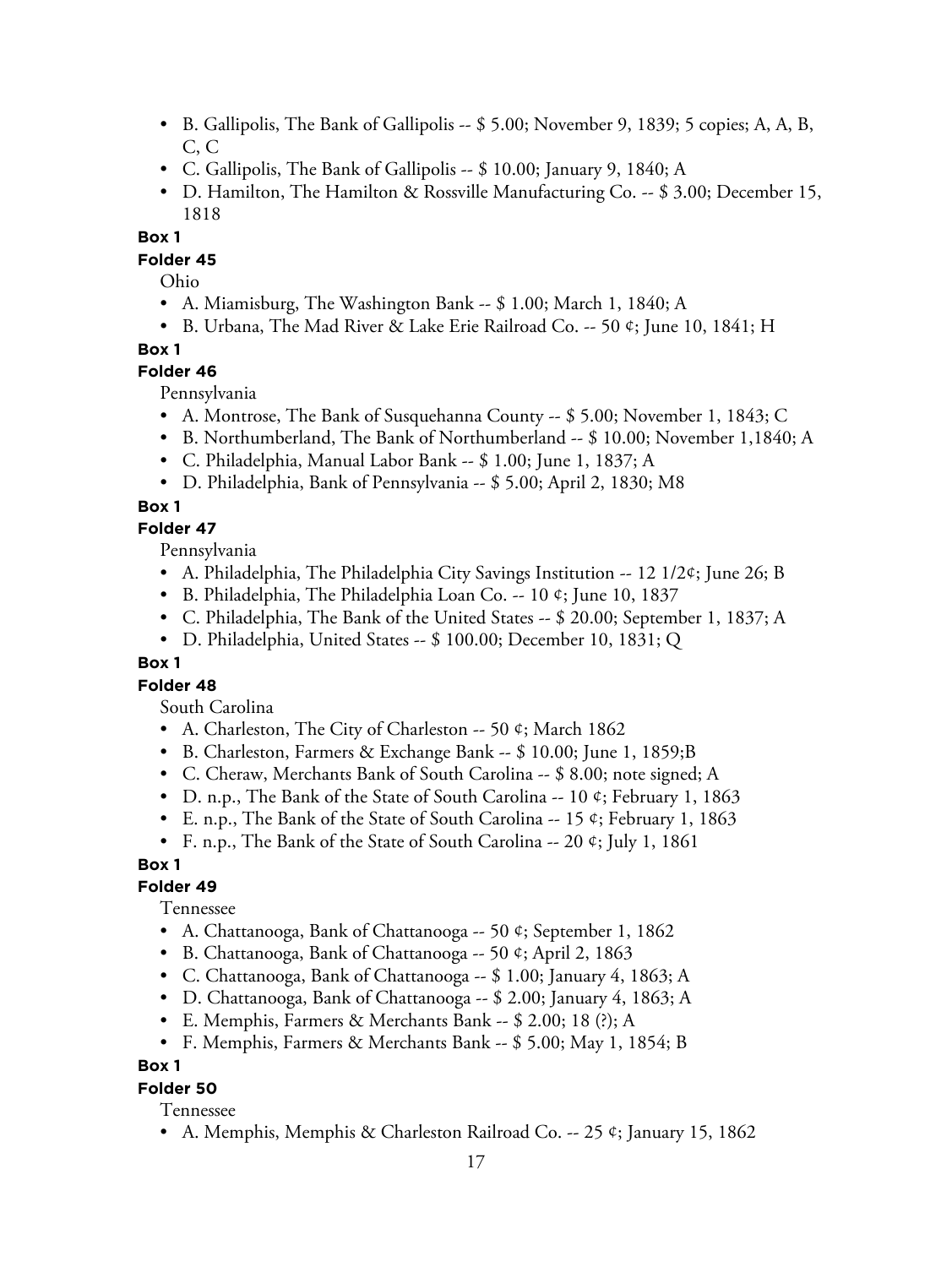- B. Nashville, Bank of Tennessee -- 5 ¢; December 1, 1861
- C. Nashville, Bank of Tennessee -- 10 ¢; December 1, 1861

# **Folder 51**

Vermont

• A. n.p., The Bank of St. Albans -- \$ 3.00; November 14, 1837; A

## **Box 1**

#### **Folder 52**

Virginia

- A. Chatham, Bank of Pittssylvania -- \$ 5.00; May 10, 1861; A
- B. Fairfax Court House, County of Fluvanna  $-5 \; \text{\textdegree}$ ; September 20, 1861
- C. Fluvanna, County of Fluvanna -- 50 ¢; July 1, 1862
- D. Franklin, the County of Pendleton -- 75  $\circ$ ; August 1, 1862
- E. Howardsville, The Bank of Howardsville -- \$ 1.00; September 3, 1861; B
- F. Lynchburg, The City of Lynchburg -- 1s ¢; May 1, 1862

## **Box 1**

## **Folder 53**

Virginia

- A. Lynchburg, The City of Lynchburg -- 60 ¢; May 1, 1862
- B. Lynchburg, The City of Lynchburg -- 90  $\phi$ ; May 1, 1862
- C. Madison Co., Madison Co. -- \$ 2.00; September 2, 1861
- D. Montrose, The County of Westmoreland -- 25 ¢; June 23, 1862

## **Box 1**

## **Folder 54**

Virginia

- A. Pearisburg, The Bank of The Old Dominion -- \$ 1.00; February 1, 1862
- B. Pearisburg, The Bank of The Old Dominion -- \$ 1.00; May 1, 1862
- C. Petersburg, The City of Petersburg -- \$ 1.00; May 1, 1864
- D. Princeton, The County of Mercer -- \$ 1.00; May 1, 1863
- E. Richmond, C. R. Bricker -- 5  $\phi$ ; September 3, 1861; 2 copies

## **Box 1**

## **Folder 55**

Virginia

- A. Richmond, The City of Richmond -- 10 ¢; April 14, 1862
- B. Richmond, The City of Richmond -- 50 ¢; April 14, 1862; 2 copies
- C. Richmond, The City of Richmond -- 60 ¢; April 14, 1862
- D. Richmond, The Corporation of Richmond -- \$ 1.00; April 19, 1861
- E. Richmond, The Corporation of Richmond -- \$ 2.00; April 19, 1861

## **Box 1**

## **Folder 56**

Virginia

- A. Richmond, The Bank of Commonwealth of the -- \$1.00; May 1, 1861
- B. Richmond, Commonwealth -- \$ 1.25; June 4, June 4, 1862
- C. Richmond, Commonwealth -- \$ 1.50; June 4, 1862
- D. Richmond, Commonwealth -- \$ 1.75; June 4, 1862
- E. Richmond, Commonwealth -- \$ 4.00; June 4, 1862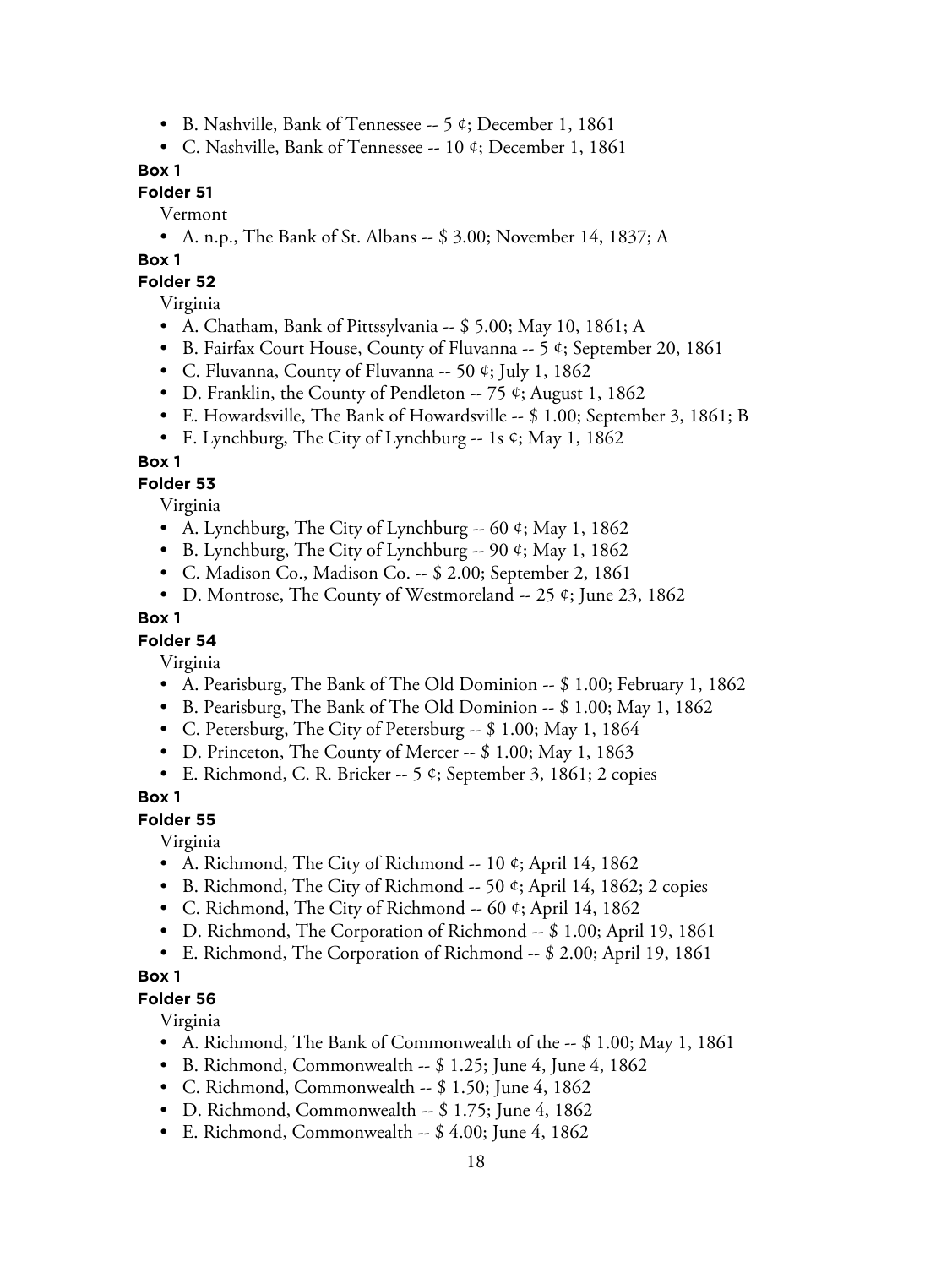## **Folder 57**

Virginia

- A. Richmond, Bank of Virginia -- \$ 5.00; July 10 (?); D
- B. Salem, The County of Roanoke  $-60 \div 1$ , December 1, 1862
- C. Staunton, Peter Independence Kurtz -- 5 ¢; September 7, 1861
- D. Staunton, The County of Augusta -- 25  $\mathfrak{e}$ ; May 25, 1862
- E. Union, The County of Monroe- 25 ¢; January 1, 1862
- F. Woodstock, The County of Shenandoah -- 10 ¢; May 11, 1863
- G. Woodstock, Shenandoah -- 20 ¢; May 11, 1863

# **Box 1**

# **Folder 58**

Place of Issue Unknown

- A. Bank of the United States -- \$ 5.00; May 7, 1828; D
- B. Granville Alexandrian Society \$ 1.00; August 19, 1815; B
- C. The Exchange Bank (Pitts- Burgh)-- \$ 2.00; November 15, 1841
- D. Hartford Bank -- \$ 3.00; n.d.; (possibly N.Y.)

# **Box 1**

# **Folder 59**

Money-like Coupons

- A. Philadelphia, White Hall -- \$ 1.00; n.d. Clothing Bazaar
- B. J.C. (Jersey City?), First National Clothing House -- 25  $\phi$ ; n.d.
- C. New York City, The Mustang Bank -- (?) 50 ; n.d.
- D. Louisville Theater ticket -- 75¢;
- E. Louisville (KY) City Lottery -- No. 186 ticket

# **Box 1**

# **Folder 60**

Money-like Coupons

- A. Boston, Chas. P. Poiner, Looking Glass & Picture Frame Manufacturer -- 10¢; November 1, 1862
- B. Haverhill, Mass, H. Waterman -- 25  $\mathfrak{e}$ ; 1862; unsigned
- C. Portsmouth, N. H., Jones & Mendum, etc; -- 5 ¢; 186 (?) unsigned

# **Box 1**

# **Folder 61**

Receipts & Promissory Notes

- A. John Saunders to Daniel Boone -- May 20, 1784 (authenticity in doubt)
- B. Kentucky, Auditors Office -- July 23, 1827 -- tax receipt
- C. Promissory notes from -- February 12, 1819 James Innes to Bank of Kentucky

# **Box 1**

# **Folder 62**

Kentucky -- Promissory Notes and Checks

- A. Frankfort, Bank of Kentucky, promissory note, \$50.00; October 22, 1802; #2305; to Wm. Trigg
- B. Louisville, Bank of Kentucky, promissory note blank form; 185-
- Frankfort, Bank of Kentucksy, check; \$ 40.00; November 27, 1820; #3; Ann Innes to Farmer Demees (?)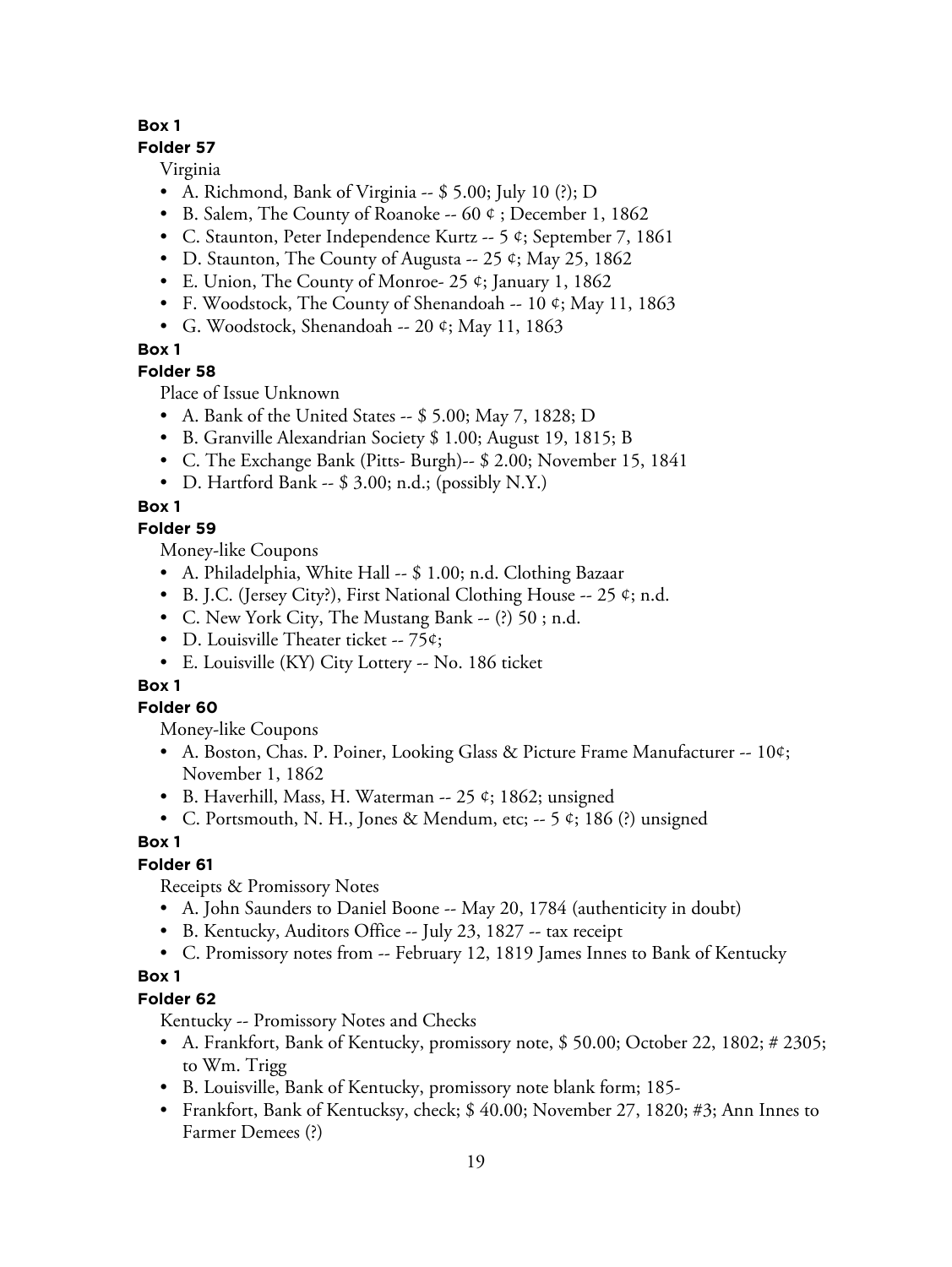- C. Lexington, Bank of the United States, check; \$4.46; November 25, 1823; signed David Castleman.
- D. Lexington, Kentucky Insurance Co. check; \$ 30.00; October 3, 1811; Barton Hart & Co. to J. C. Bartles.

**Folder 63**

Stock Certificates

- A. Kentucky, Bank of Kentucky-- #1213; January 29, 1812
- B. Kentucky, Bank of Kentucky -- # 942; July 5, 1823
- C. Lexington & Ohio Rail Road Co. -- April 30, 1831
- D. Lexington & Ohio Rail Road Co. -- May 19, 1832

## **Box 1**

## **Folder 64**

Stock Certificates

- A. Louisville, Ky., Ohio Line--  $\# 409 \& \# 343 2$  copies; June 3, 1848
- B. Louisville, Ky., Ohio Line -- # 161; May 28, 1847
- C. New York, Pennsylvania & New York Coal Co. -- #40; June 1, 1837

# **Series II: Confederate States of America**

Reference information taken from, Criswell, Grover C., Jr.,: CRISWELL'S CURRENCY SERIES. Vol. I, 1st revised ed. Confederate and Southern States Currency. A Descriptive Listing, Including Rarity and Prices. St. Petersburg Beach. Florida. Krause Publications. 1964.]

Criswell type/no. -- denomination -- (rarity code) number of copies Plate number

## **Box 1**

#### **Folder 1**

CSA 1861

- A. T  $9/274 $20.00(5)$  Cc
- B. T  $9/29B $20.00(5)$  Ccc
- C. T  $9/33 $20.00(7)$  D
- D. T10/35 --  $$10.00(5)$  2 copies A & A

**Box 1**

## **Folder 2**

CSA 1861

- A.  $T11/44 S5.00$  (8) Bb
- B. T $13/56 $100.00(5)$  AG
- C. T14/75 --  $$50.00$  (4) 2 copies A4, A7
- D. T $13/81 $50.00(5)$  XA

## **Box 1**

**Folder 3**

CSA 1861

- A. T $16/83 $50.00$  (4) XA
- B. T $18/105 $20.00$  (4) bA
- C. T18/106 -- \$ 20.00 (3) FA
- D. T189/130 -- \$ 20.00 (3) A20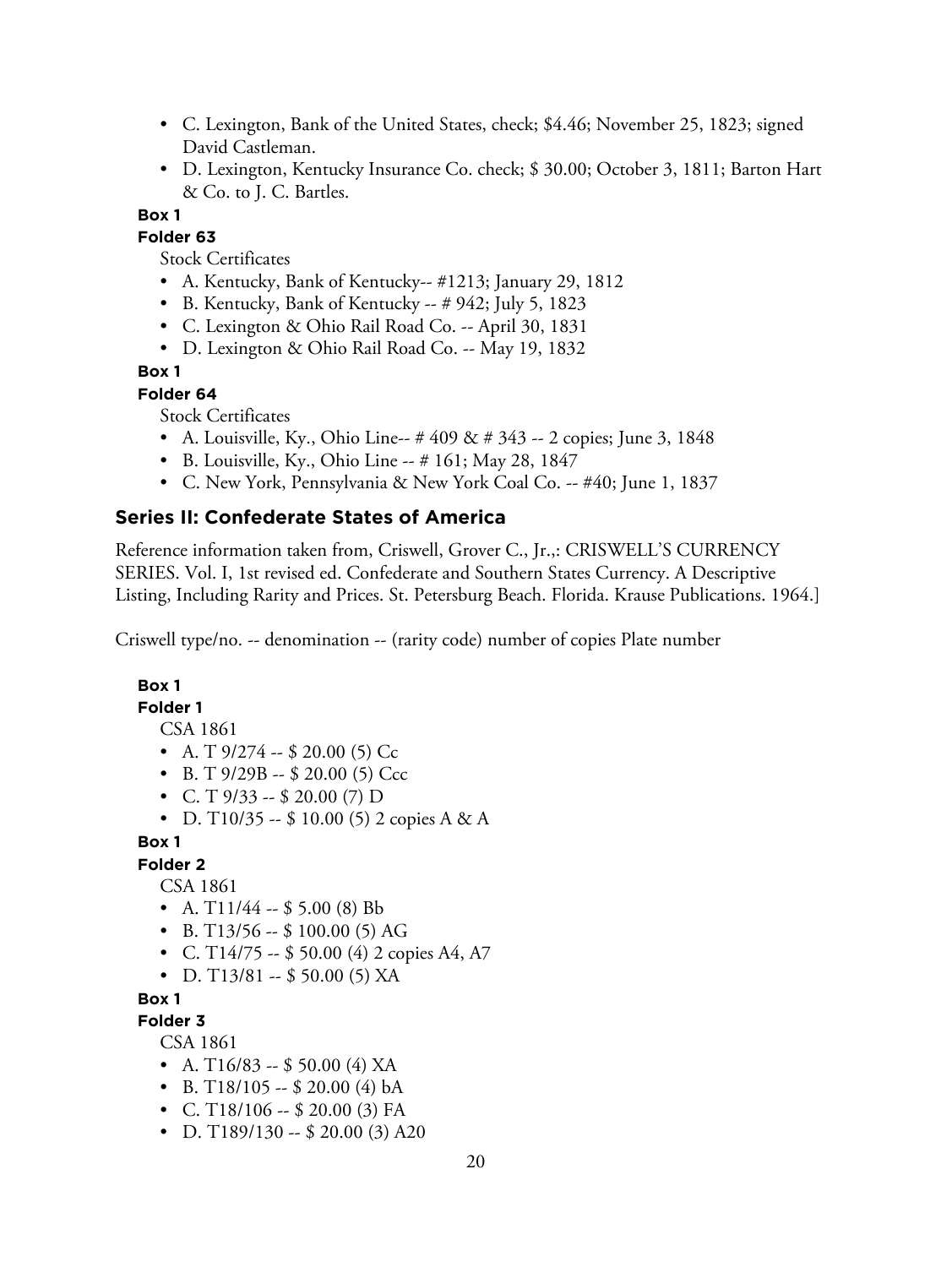## **Folder 4**

CSA 1861

- A. T18/?(130?) -- \$ 200.00 A 25
- B. T18/134 -- \$ 20.00 (5) A26

## **Box 1**

**Folder 5**

## CSA 1861

- A.  $T20/141 $20.00(3)$  6
- B. T20/142 -- \$ 20.00 (3) 2 copies  $4 & 2$
- C. T20/142 -- \$ 20.00 probably counterfeit 6
- D. T20/143 -- \$ 20.00 (4) 1

## **Box 1**

**Folder 6**

CSA 1861

- A. T22/152 --  $$ 10.00 (8) 2$  copies: C. & C
- B. T23/153A --  $$10.00(7)$  A
- C. T24/161 --  $$ 10.00 (4) 2$  copies: H & K
- D. T25/168 --  $$10.00(5)$  W

#### **Box 1**

## **Folder 7**

CSA 1861

- A. T26/195 -- \$ 10.00 (4) 2 copies:  $X & X X$
- B. T26/201 --  $$10.00$  (6) W
- C. T28/235 -- \$ 10.00 (4) 2 copies: A14 & A15

# **Box 1**

**Folder 8**

CSA 1861

- A. T30/258 -- \$ 10.00 (4) 2 copies:  $3 \& \phi$ ]
- B. T30/239  $-$  \$ 10.00 (3) 2
- C. T30/241 --  $$10.00(7)4$
- D. T $30/242 $10.00 (4) 8$

## **Box 1**

## **Folder 9**

CSA 1861

- A. T32/ 246 or 248 -- \$ 5.00 (8 or 10) illegible
- B. T33/250 -- \$ 5.00 (5) J
- C. T34/266 -- \$ 5.00 (6) 2 copies I & I

## **Box 1**

## **Folder 10**

CSA 1861

- A. T $36/272 55.00$  (5) 11A
- B. T $36/274 $5.00(3)10A$
- C. T36/276 -- \$ 5.00 (6) 11A
- D. T36/278 -- \$5 5.00 (3)13A

**Box 1**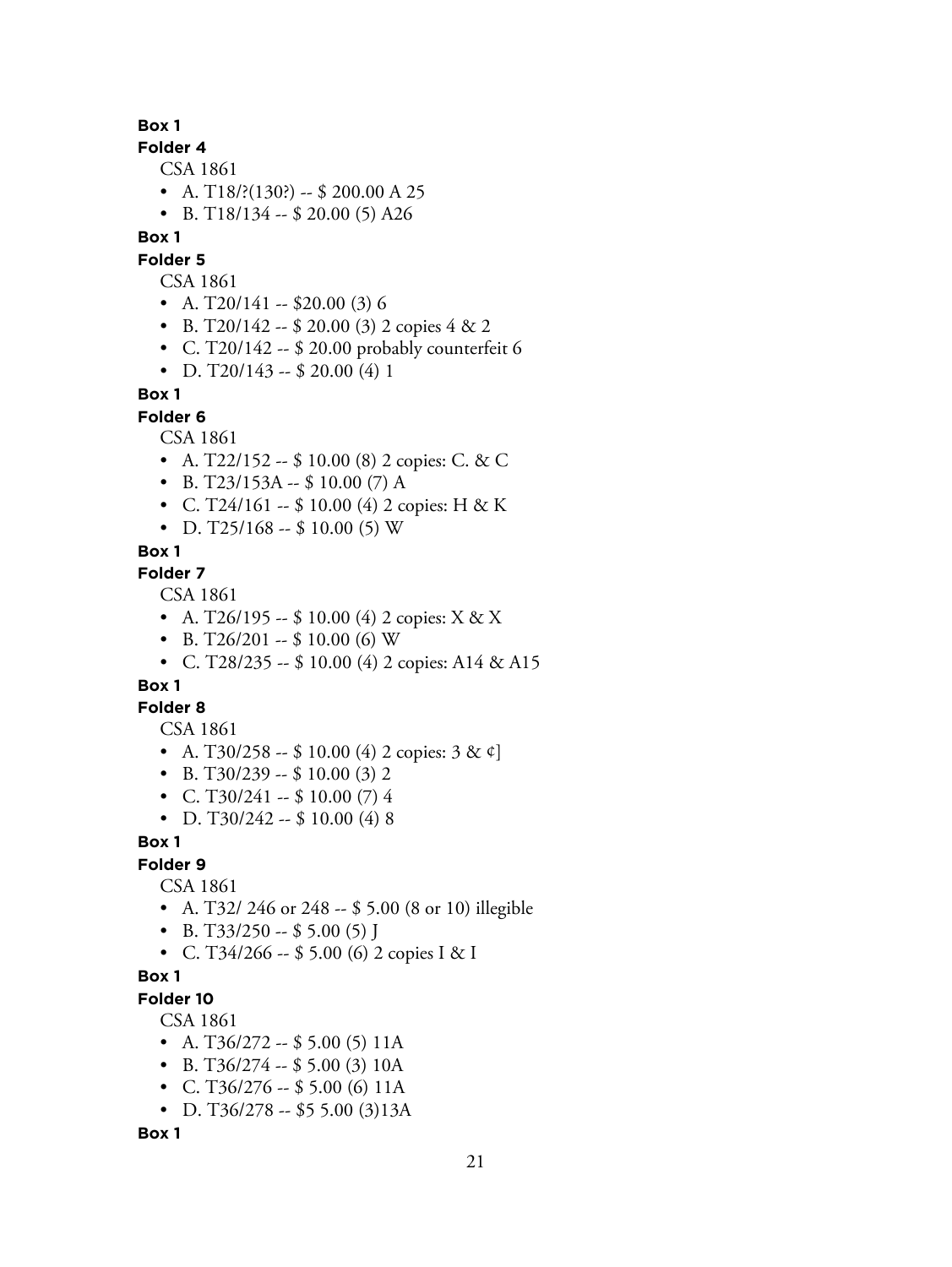#### **Folder 11**

CSA 1861

- A. T37/284 -- \$ 5.00 (4) 3 copies: C.D.H
- B. T37/285 -- \$ 5.00 (4) 2

#### **Box 1**

**Folder 12**

CSA 1862

- A. T39/290 -- \$ 100.00 (4) 2 copies: Ae, Af
- B. T40/298 or 302 or 306 -- \$ 100.00 (4-6) 2 copies Ad & Af
- C. T41/316 --  $$100.00(5) Y$
- D. T41/316A --  $$100.00(5)$  Y

**Box 1**

#### **Folder 13**

CSA 1862

- A. T42/334 -- \$ 2.00 (4) 3 copies: 1,2.6
- B. T $42/2336 200(4)9$
- C. T42/337 -- \$ 2.00 (4) 3 copies: 1, 5, & 5
- D. T $4/3/338 2.00$  (6) 2

#### **Box 1**

#### **Folder 14**

CSA 1862

- A. T $44/339 1.00$  (4) 2 copies: 2, 5
- B. T $44/340 151.00$  (4) 5
- C. T46/343 --  $$ 10.00 (4) 2 copies: L & O$
- D. T50/355 -- \$ 50.00 (4) XA

## **Box 1**

#### **Folder 15**

CSA 1862

- A. T50/358 -- \$ 50.00 (4) XA
- B. T51/363 -- \$ 20.00 (5) G
- C. T51/366 -- \$ 20.00 (4) G
- D. T52/369 -- \$ 10.00 (3) C

#### **Box 1**

**Folder 16**

CSA 1862

- A. T52/373 -- \$ 10.00 (4) C
- B. T52/375 -- \$ 10.00 (4) 2 copies: A & D
- C. T52/376 -- \$ 10.00 (3) A
- D. T52/377 -- \$ 10.00 (3) C

#### **Box 1**

## **Folder 17**

CSA 1862

- A. T53/380 -- \$ 5.00 (4) G
- B. T53/382 -- \$ 5.00 (3) F
- C. T53/383 -- \$ 5.00 (5) E
- D. T53/387 -- \$ 5.00 (3) D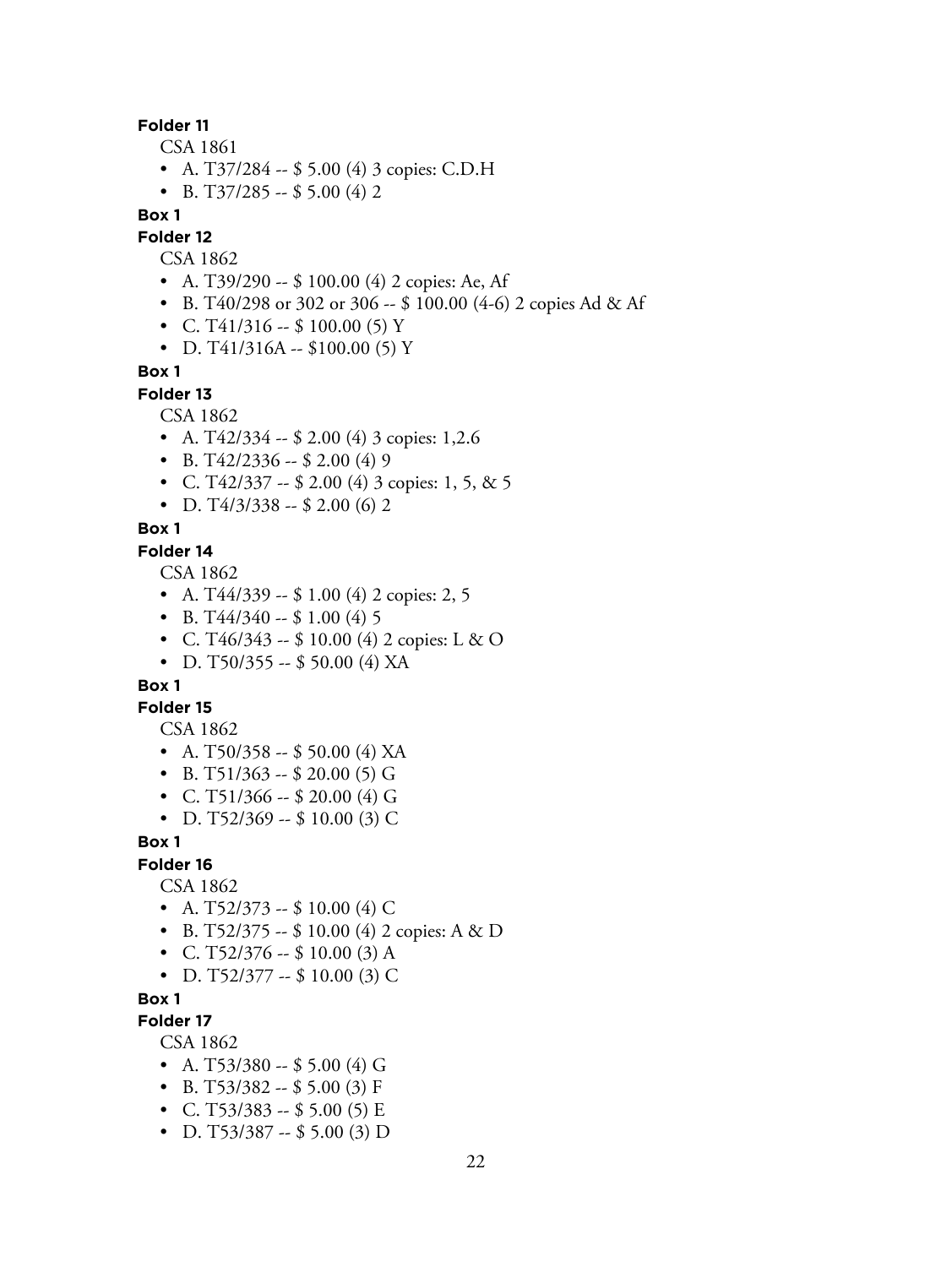## **Folder 18**

CSA 1862

- A. T53/388 -- \$ 5.00 (3) G
- B. T54/392 -- \$ 220.00 (5) C
- C. T55/397 -- \$ 1.00 (4) 2 copies C & D
- D. T55/401 -- \$ 1.00 (4) A

# **Box 1**

## **Folder 19**

CSA 1863

- A. T57/406/2  $-$  \$ 50.00 (5) WA
- B. T57/408/4 -- \$ 50.00 (4) ZA
- C. T57/410/11 -- \$50.00 (7) WA
- D. T57/412/4  $-$  \$ 50.00 (3) YA

## **Box 1**

## **Folder 20**

CSA 1863

- A. T57/415/4  $-$  \$ 50.00 (3) ZA
- B. T57/415/6 -- \$ 50.00 (3) XA
- C. T57/417/1  $-$  \$ 50.00 (4) YA
- D. T58/418/1 -- \$ 20.00 (3) G

**Box 1**

# **Folder 21**

CSA 1863

- A. T58/420/7A --  $$20.00$  (6) F
- B. T58/423/2 -- \$ 20.00 (5) F
- C. T58/424/4  $-$  \$ 20.00 (3) A
- D. T58/424/5 -- \$ 20.00 (4) C

#### **Box 1**

# **Folder 22**

CSA 1863

- A. T58/428/5 -- \$ 20.00 (4) C
- B. T59/429/11 -- \$ 10.00 (4) H
- C. T59/434/6 -- \$ 10.00 (4) B
- D. T59/435/7 -- \$ 10.00 (4) C

#### **Box 1**

#### **Folder 23**

CSA 1863

- A. T59/436/4 -- \$ 10.00 (5) C
- B. T59/442/6 -- \$ 10.00 (4) 2 copies A & B
- C. T59/443/9  $-$  \$ 10.00 (3) B
- D. T60/448/3 -- \$ 5.00 (5) G

## **Box 1**

## **Folder 24**

CSA 1863

• A.  $T60/450/1 - $5.00(3)$  E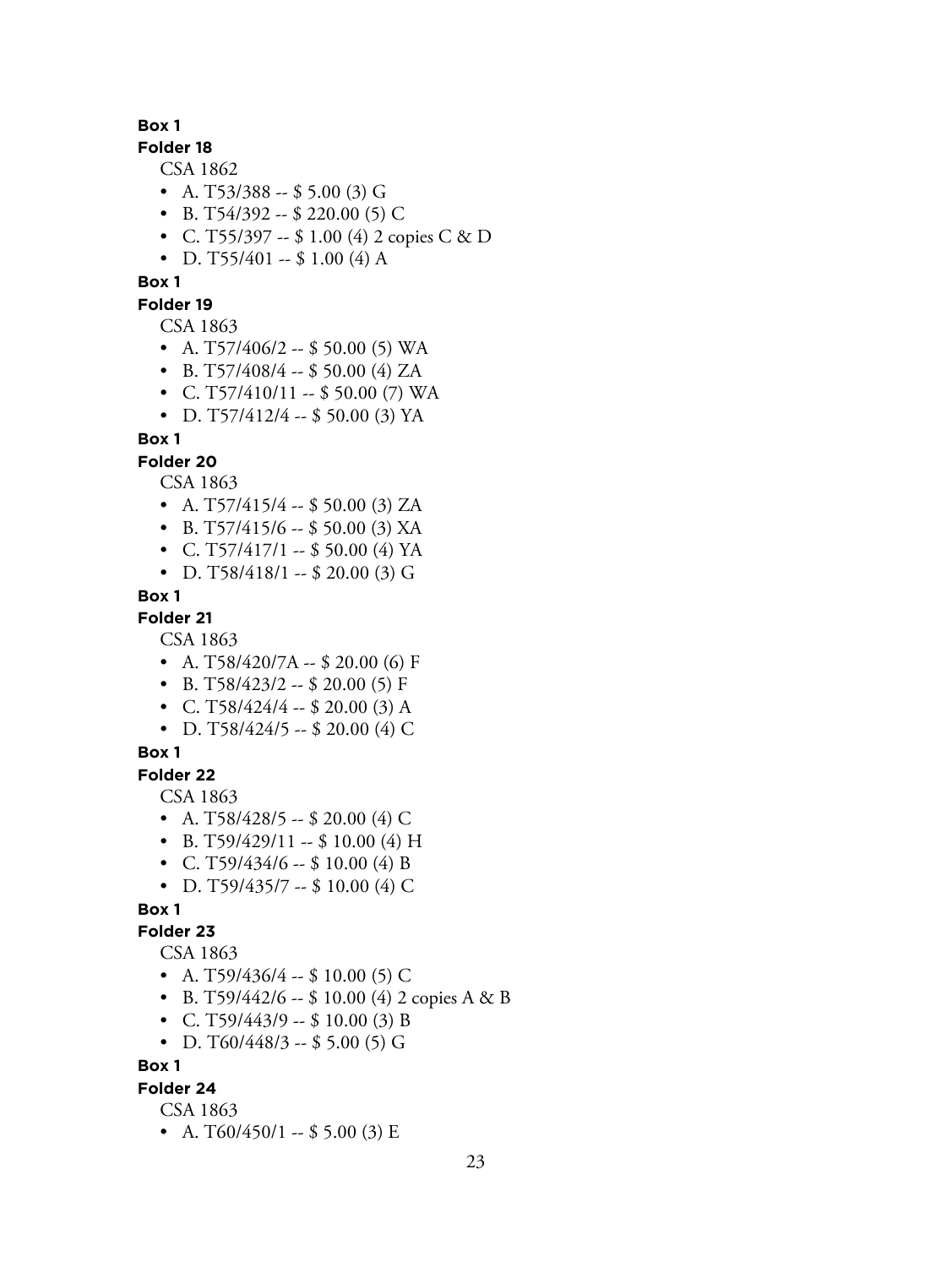- B. T60/450/3 -- \$ 5.00 (4) H
- C. T60/453/5 -- \$ 5.00 (3) C
- D. T60/454/3 -- \$ 5.00 (4) C

## **Folder 25**

CSA 1863

- A. T60/457/7 -- \$ 5.00 (4) L
- B. T60/457/8 -- \$ 5.00 (5) D
- C. T60/462-7 -- \$ 5.00 (4) C
- D. T61/470 -- \$ 2.00 (6) F

**Box 1**

#### **Folder 26**

CSA 1863

- A.  $T61/471 $2.00(5) 2$  copies: B & F
- B. T62/474 --  $$ 1.00 (5) 2 copies C & E$
- C. T62/478 --  $$1.00(5) E$
- D. T62/484 --  $$1.00$  (6) D

#### **Box 1**

#### **Folder 27**

CSA 1863

• A. T63/485 -- \$ 50¢ (3) 11 copies: A, B, B, C, D, E, F, G, G, H, H, I also 2¢ postage stamp on version.

## **Box 1**

## **Folder 28**

CSA 1864

- A. T64/489 -- \$ 500.00 (7) 4 copies: A,A,C, D: also two Canadian 3¢ stamps on verso of one bill and one Confederate green 10  $\phi$  and one blue 10 $\phi$  on verso of another.
- B. T63/490 r 91 -- \$ 100.00  $(4/5)$  A
- C. T66/496 -- \$ 50.00 (3): WA

## **Box 1**

## **Folder 29**

CSA 1864

- A. T66/497 -- \$ 50.00 (3) 2 copies XA & XA
- B. T66/498 -- \$ 50.00 (3) 3 copies XA, XA, & YA
- C. T66/500 -- \$ 50.00 (4) XA
- D. T66/501 -- \$ 50.00 (5) AZ

## **Box 1**

## **Folder 30**

#### CSA 1864

- A.  $T67/507 $20.00(2)$  A
- B. T67/506 -- \$ 20.00 (2) 2 copies: A & B
- B. T67/508 -- \$ 20.00 (2) 2 copies: A & C
- D. T67/599 -- \$ 20.00 (2) 2 copies: A & B

#### **Box 1**

#### **Folder 31**

CSA 1864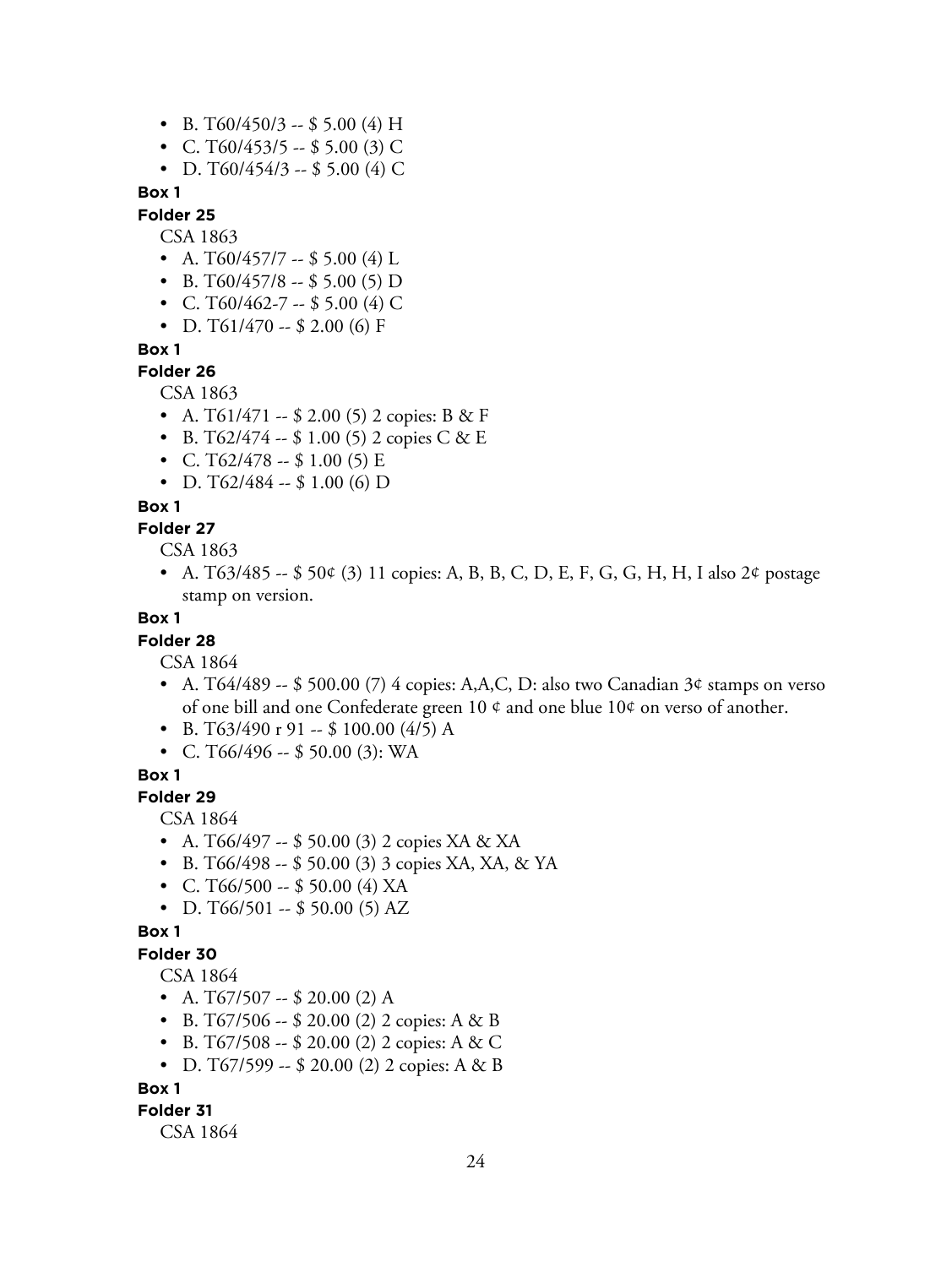- A.  $T67/510 $20.00(2) P$
- B. T67/512 -- \$ 20.00 m (2) 2 copies A & B
- C. T67/513 -- \$ 20.00 (2) B
- D. T67/514  $-$  \$ 20.00 (2) 2 copies C & D

**Folder 32**

CSA 1864

- A. T67/523 -- \$ 20.00(4) C
- B. T67/524 -- \$ 20.00 (4) C
- C. T67/535 -- \$ 20.00 (6) D
- D. T68/540 -- \$ 10.00 (1) 3 copies A, F, H

#### **Box 1**

**Folder 33**

CSA 1864

- A.  $T68/541 $10.00$  (2) B
- B. T68/543 -- \$ 10.00 (2) F
- C. T68/545 --  $$10.00$  (1) C & F
- D. T68/546 --  $$10.00(1)$  E

#### **Box 1**

#### **Folder 34**

CSA 1864

• A. T68/548 -- \$ 10.00 (1) 52copies serial letter & 2 copies letter E

## **Box 1**

## **Folder 35**

SA CSA 1864

- A. T68/547 --  $$ 10.00$  (1) 2 copies B & F
- B. T69/559 --  $$ 10.00$  (1) 2 copies F & D
- C. T68/550 -- \$ 10.00 (1) B
- D. T68/551 -- \$ 10.00 (1) 2 copies D & D

**Box 1**

## **Folder 36**

CSA 1864

- A. T68/552 -- \$ 10.00 (2) 2 copies: B & F
- B. T69/558 -- \$ 5.00 (2) G
- C. T69/559 -- \$ 5.00 (2) E
- D. T69/560 -- \$5.00 (1) F

#### **Box 1**

#### **Folder 37**

CSA 1864

- A. T69/561 -- \$ 5.00 (1) 2 copies  $F & G$
- B. T69/562 -- \$5.00 (1) H
- C. T69/563 -- \$ 5.00 (1) 2 copies C & F
- D. T69/564 --  $$5.00$  (1) 2 copies B & H

**Box 1**

#### **Folder 38**

CSA 1864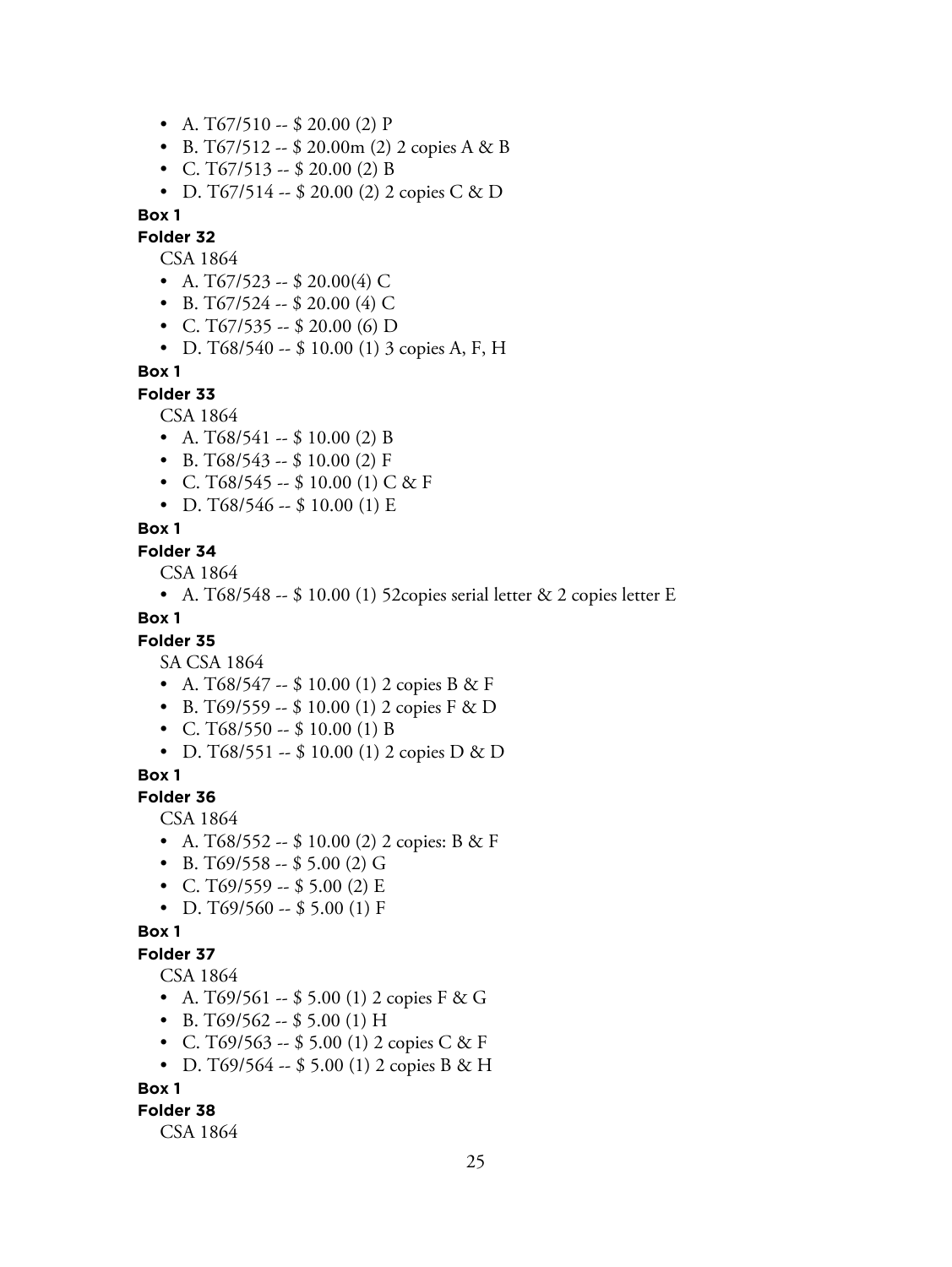- A. T70/567 -- \$ 2.00 (4) 9 copies B, B, C, D, E, E, G, H, H
- V. T71/574 -- \$ 1.00 (4) 6 copies B, B, E, F, G, H
- C. T71/577 --  $$ 1.00 (4) 2 copies A & A$
- D. T72/578 -- \$ 50 ¢ (3) P9 copies: A, B, B, C, D, E, F, G, H.

## **Folder 39**

CSA - Facsimiles and Reproductions

- A. T1  $-$  \$ 1000.00
- B. T8 -- \$ 50.00 2 copies
- C. T19 -- \$ 20.00 Facsimile by S. C. Upham
- D. T37 -- \$ 5.00 Phila.

## **Box 1**

## **Folder 40**

CSA -- Facsimiles and Reporo\*ductions

- A. T63 -- 50¢ Dr. Morse's Indian Root Pills Advertisement
- B. T64 -- \$ 500.00 Southern War Songs Advertisement
- C. T67 -- \$ 20.00 Dr. Morse's Indian Root Pills Advertisement
- D. State of Virginia Charleston -- 15¢ January 1, 1862 Upham facsimile. Phila.

## **Box 1**

#### **Folder 41**

CSA Bonds

• A. \$100.00 Authorized August 19, 1861. No. 586

## **Box 1**

## **Folder 42**

CSA Bonds

• A. \$500.00 Authorized August 19, 1961. No. 95

## **Box 1**

## **Folder 43**

CSA Bonds

• A. \$1000.00 Authorized August 19, 1861. No. 291.

## **Box 1**

**Folder 44**

CSA Bonds

• A. \$100.00 issued Richmond, August 28, 1861 to Southern Baptist Theological Seminary, Greenville, SC. No. 509.

## **Box 1**

## **Folder 45**

CSA Bonds

• A. \$100.00 Authorized April 30, 1863. No. 8226

## **Box 1**

## **Folder 46**

CSA Bonds

- A. \$ 900.00 Deposit Certificate. Authorized February 1, 1864. No. 25
- B. \$1000.00 Deposit Certificate. Authorized February 1, 1864. No. 164

## **Box 1**

**Folder 47**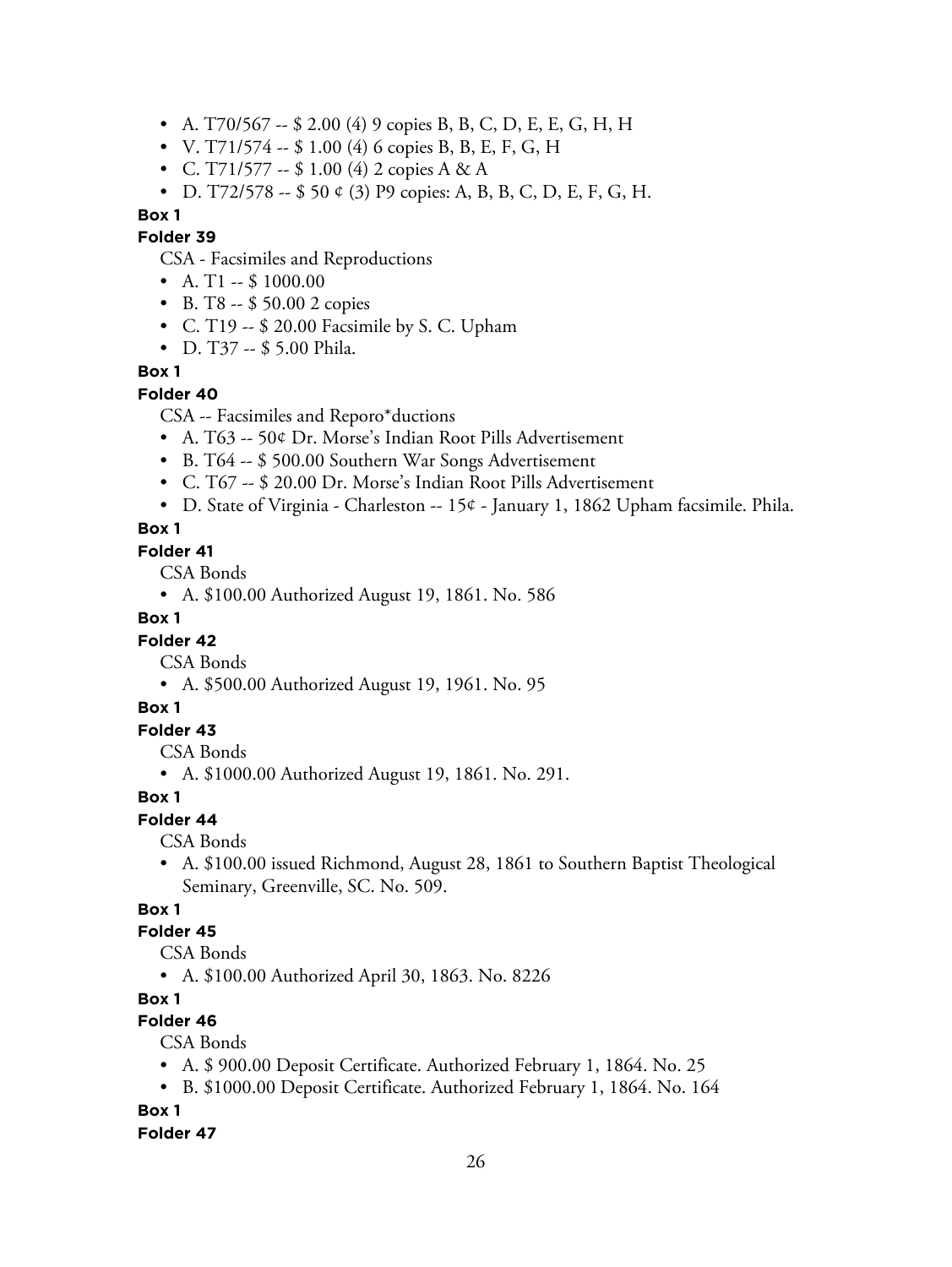Alabama

- A. #1  $-$  \$ 1.00 (3) 4 copies: D, F, L, O.
- B. #6A --  $$25¢$  (8) 2 copies: H, D
- C. #9 --  $$10¢$  (3) 0
- D.  $\#14 $10.00$  (6) B

## **Box 1**

**Folder 48**

- Florida
- A.  $\#24 25¢$  (4)
- B.  $\#34 $5.00(6)$

#### **Box 1**

**Folder 49**

#### Georgia

- A.  $#3 $20.00$  (8) 2 copies A & A
- B.  $#5 $5.00$  (2) A
- C. #12 --  $$ 1.00 (4) 2 copies B & C$
- D.  $\#14 20 \notin (2)$ : B

#### **Box 1**

**Folder 50**

#### Georgia

- A.  $\#14A 50 \notin (4) E$
- B.  $\#15 25¢$  (2) E
- C. #26 -- \$ 5.00 (3) 2 copies I & G
- D. No Criswell Number -- 25¢ railway issue

#### **Box 1**

# **Folder 51**

- Louisiana
- A.  $\#8 $1.00$  (4) B
- B. #10 -- \$ 5.00 (3) 7 copies B, C, E, F, L, M.
- C. #14  $-$  \$ 5.00 (4) 2 copies C & D
- D. #18 --  $$ 1.00 (4) O$
- E.  $\#19 $1.00(5)$  B

## **Box 1**

### **Folder 52**

Mississippi

- A.  $\#15 $50.00$  (6)
- B.  $\#16 $20.00(5)$
- C.  $\#22 \$1.000(4)$
- D. #25  $-$  \$ 1.00 (5) 2 copies
- E.  $\#35 $10.00(4)$

## **Box 1**

#### **Folder 53**

Missouri

- A.  $\#1 $20.00$  (6)
- B.  $\#3 $10.00(7)$
- C.  $\#4A $10.00$  (6)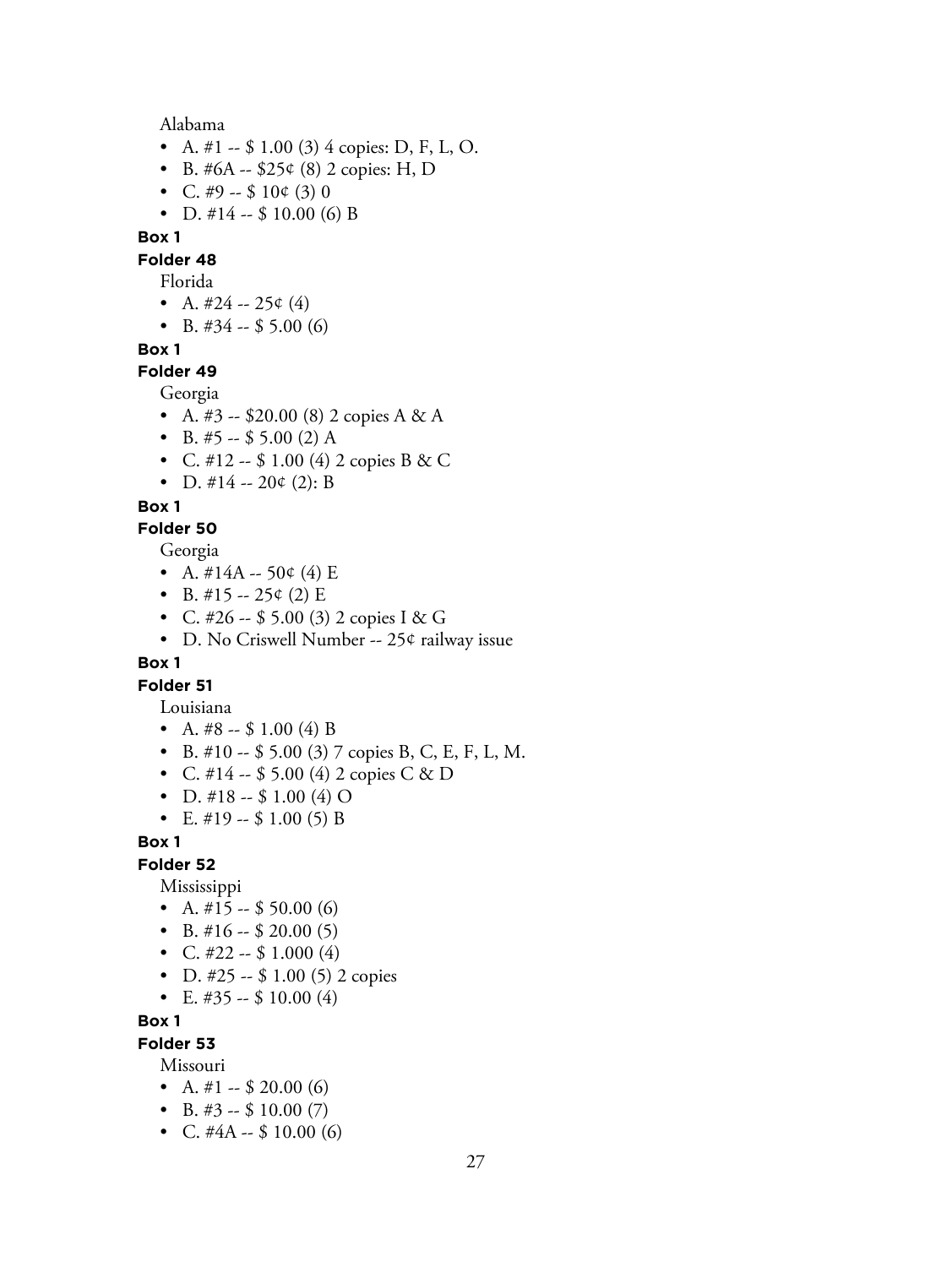• D.  $\#10 - $2.00(6)$ 

## **Box 1**

# **Folder 54**

Missouri

- A.  $\#16 $4.00$  (6) B
- B.  $\#17B $3.00(7) A$
- C.  $\#18A $1.00$  (6) B
- D. #19 --  $$100.00(5) B$

## **Box 1**

## **Folder 55**

Missouri

• A.  $\#20 - $50.00(5) B$ 

## **Box 1**

**Folder 56**

North Carolina

- A.  $\#21 \$2.00$  (3) C
- B.  $\#32E $1.00$  (2) A
- C.  $\#42 50 \notin (4)$
- D. #86 -- \$ 5.00(4) A
- E. #102 -- 25  $\circ$  (5) G

## **Box 1**

#### **Folder 57**

North Carolina

- A.  $\#106-107A$  (?) -- 25¢ (5) L
- B.  $\#$  116 -- 10¢ (4)
- C.  $\#134 75¢$  (4) I
- D. #137A (?) -- 50¢ (5)

#### **Box 1**

**Folder 58**

Texas

- A.  $\#7A/MI $2.50(7)$
- B.  $\#11A/M2 $5.00(6)$
- C.  $\#14/C8 $5.00(5)$
- D.  $\#19/C8 $10.00(6)$

#### **Box 1**

# **Folder 59**

Virginia

- A.  $#5 $5.00$  (8) A
- B.  $\#$  13 -- \$1.00 (3) 3 copies A, A, B
- C.  $\#16 \$5.00(5)$  B

# **Series III: Addenda**

Reference taken from Criswell, Grover C., Jr., Criswell's Currency series. Vol. I, 1st revised ed. Confederate and Southern States Currency. A Descriptive Listing, Including Rarity and Prices. St. Petersburg Beach, Florida. Krause Publications. 1964.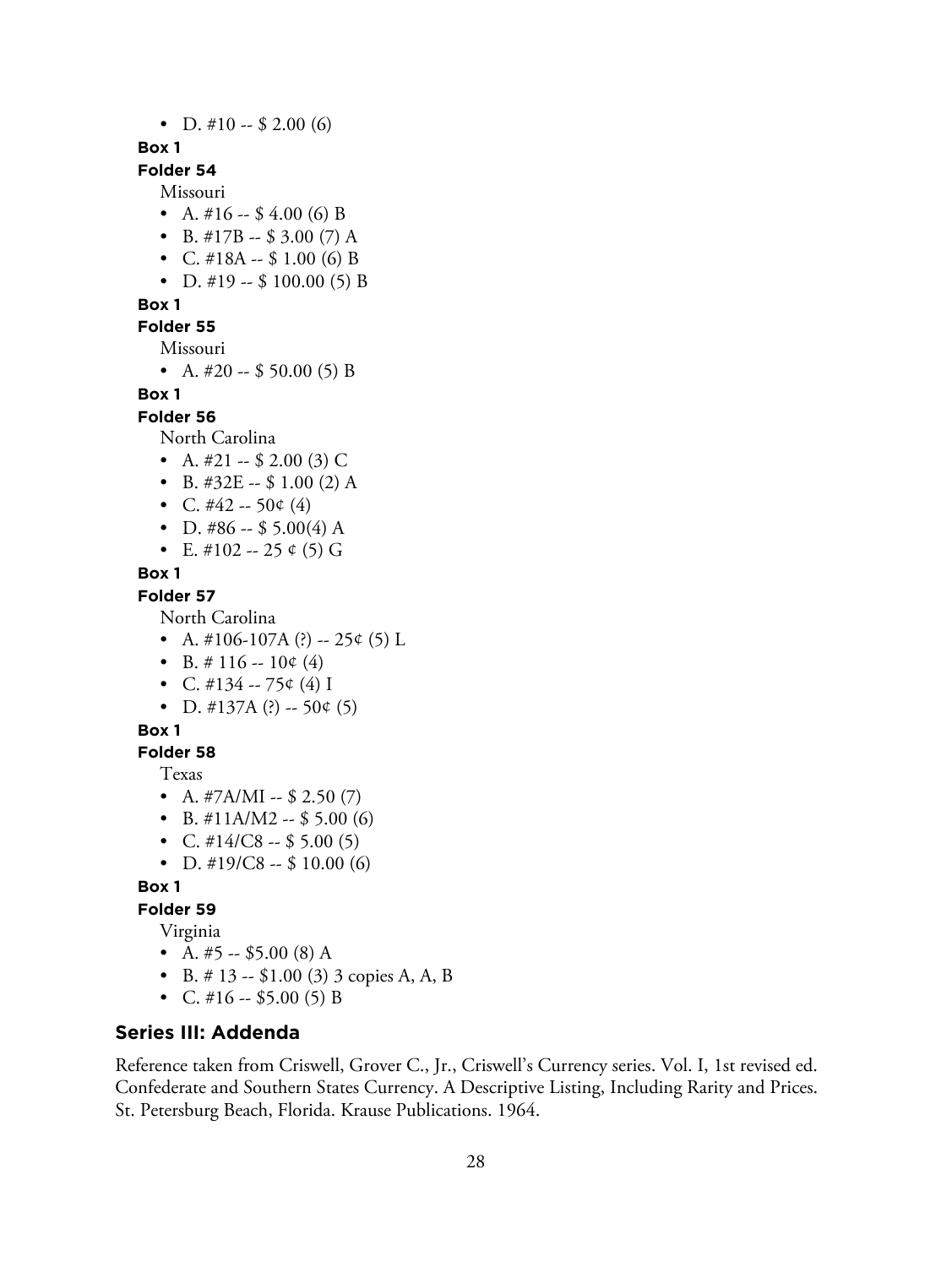Listed below are 74 new types of the collection not found listed earlier in the collection, which are marked by an asterisk.

The order of information below is: (1) Criswell type/no (2) denomination (3) rarity code (4) number of copies & plate number.

# **Box 1 Folder 1** CSA 1861 •  $*A. T5/5 - $100 (6) B$ • \*B. T7/11 -- 100 (7) C •  $*C. T8/50 - ( ) B$ • D. T $8/16$  50 (5) Bb **Box 1 Folder 2** CSA 1861 • A. T  $8/20 - 50$  (5) C • B. T  $9/23 - 20$  (6) B • C. T  $9/31 - 20$  (5) D • \*D. T $10/34 - 10$  (6) A **Box 1 Folder 3** CSA 1861 • A.  $T11/44 - 5$  (7) Bb • \*B. T13/50 -- 100 (5) A •  $*C. T13/55 - 100 (6) FA$ • D. T $13/56 - 100$  (5) AI **Box 1 Folder 4** CSA 1861 •  $*A. T13/58 - 100 (6) AB$ • B. T14/76 50 -- (4) A • C. C.T16/81 -- 50 (5) ZA • \*D. T16/84 -- 50 (4) YA **Box 1 Folder 5** CSA 1961 •  $*A. T17/99 - 20 (7) A$ • \*B. T18/101 -- 20 (4) A •  $*C. T18/113 - 20(5)$  aF • \*D. T18/128 -- 20 (5) AK **Box 1 Folder 6** CSA 1861 • A.  $T18/130 - 20$  (3) 25A

•  $*B. T18/132 - 20(4) A21$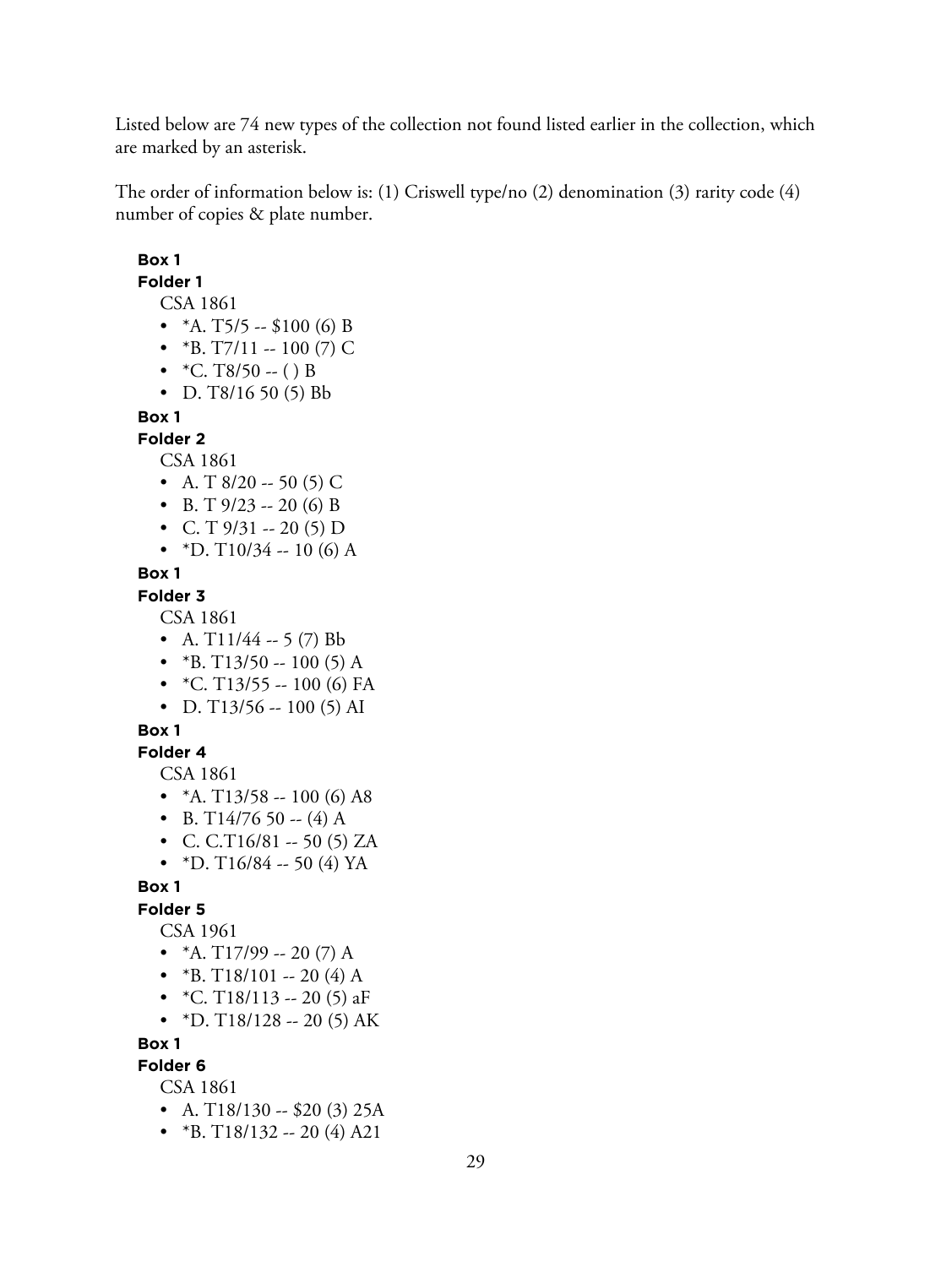- C. T18/136 -- 20 (6) A5
- D. T $19/137 20(8)$  A

# **Folder 7**

CSA 1861

- $*A. T20/139 20(5)2$
- B. T20/141 -- 20 (3) 2
- C. T20/142 -- 20 (3) 9
- D. T24/164 -- 20 (4) 7

## **Box 1**

**Folder 8**

CSA 1861

- A. T21/147 -- 20 (6) W
- B. T22/152 -- 10 (8) C
- C. T24/161 -- 10 (4) K
- \*D. T24/164 -- 10 (4) J

# **Box 1**

#### **Folder 9**

CSA 1861

- A. T25/168 -- 10 (5) W
- \*B. T26/175 -- 10 (5) X
- C. T26/193 -- 10 (4) W
- \*D. T26/213 -- 10 (4) Z

## **Box 1**

**Folder 10**

CSA 1861

- $*A. T128/232 10(4) A14$
- B. T28/235 -- 10 (5) A9
- $*C. T29/237 10(6) F$
- D. T30/238 -- 10 (4) 8

**Box 1**

**Folder 11**

CSA 1861

- A. T30/239 -- 10 (3) 2
- B. T30/242 -- 10 (4) 3
- C. T31/245 -- 5 (7) C
- \*D. T33/251 -- 5 (5) J

#### **Box 1**

## **Folder 12**

CSA 1861

- $*A. T34/262 5(5) W$
- V. T34/266 -- 5 (6) H
- C. T36/272  $-5$  (5) 13A
- D. T $36/274 5(3)$  13A

**Box 1**

**Folder 13**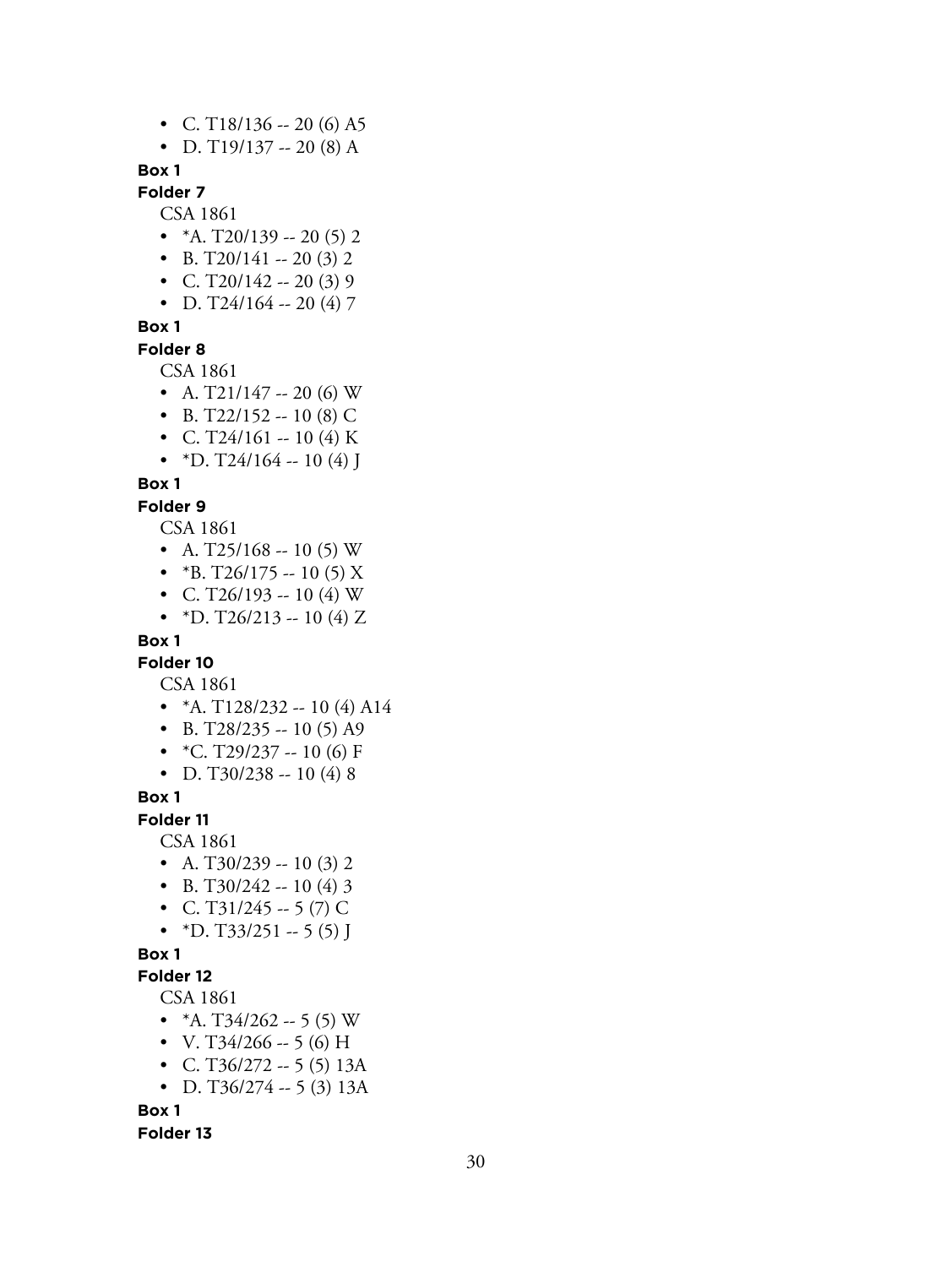CSA 1861

- A. T $36/276 $5(3) 10A$
- B. T37/284 -- 5 (4) A
- C. T37/285 -- 5 (4) 8 -- CSA 1862
- \*D. T39/291 -- 100 (6) Ad

**Box 1**

**Folder 14**

- CSA 1862
- \*A. T39/294 -- 100 (4) Ac
- B. T40  $-$  /298 100 (4) Ac
- $*C. T40/300 100 (6) Ag$
- \*D. T $40/308 100$  (7) Ah

**Box 1**

## **Folder 15**

CSA 1862

- $*A. T41/317 100(5) Z$
- \*B. T41/319A -- 100 (4) W
- C. T $42/334 2(4)2$
- D. T $42/336 2(4)$  2

#### **Box 1**

#### **Folder 16**

CSA 1862

- A. T $42/337 2(4)5$
- B. T $43/338 2(6)1$
- C. T $44/339 1(4)9$
- D. T $44/340 1$  (4) 8

## **Box 1**

## **Folder 17**

CSA 1862

- $*A. T44/341 1 (4) 11$
- $*B. T45/342 1(5)6$
- C. T46/343 -- 10 (4) P
- D. T49/348 -- 100 (6) 4 copies 2As, B, D

## **Box 1**

#### **Folder 18**

CSA 1862

- $*A. T50/351 50 (4) ZA$
- B. T50/355  $-$  50 (4) 2 copies YA, ZA
- \*C. T50/360 -- 50 (5) 2 copies XA, ZA
- D. T51/365 -- 20 (3) A

## **Box 1**

#### **Folder 19**

CSA 1862

- $*A. T51/366 20(4) A$
- B. T52/369 -- 10 (3) 2 copies A, B
- $*C. T52/371 10(3) B$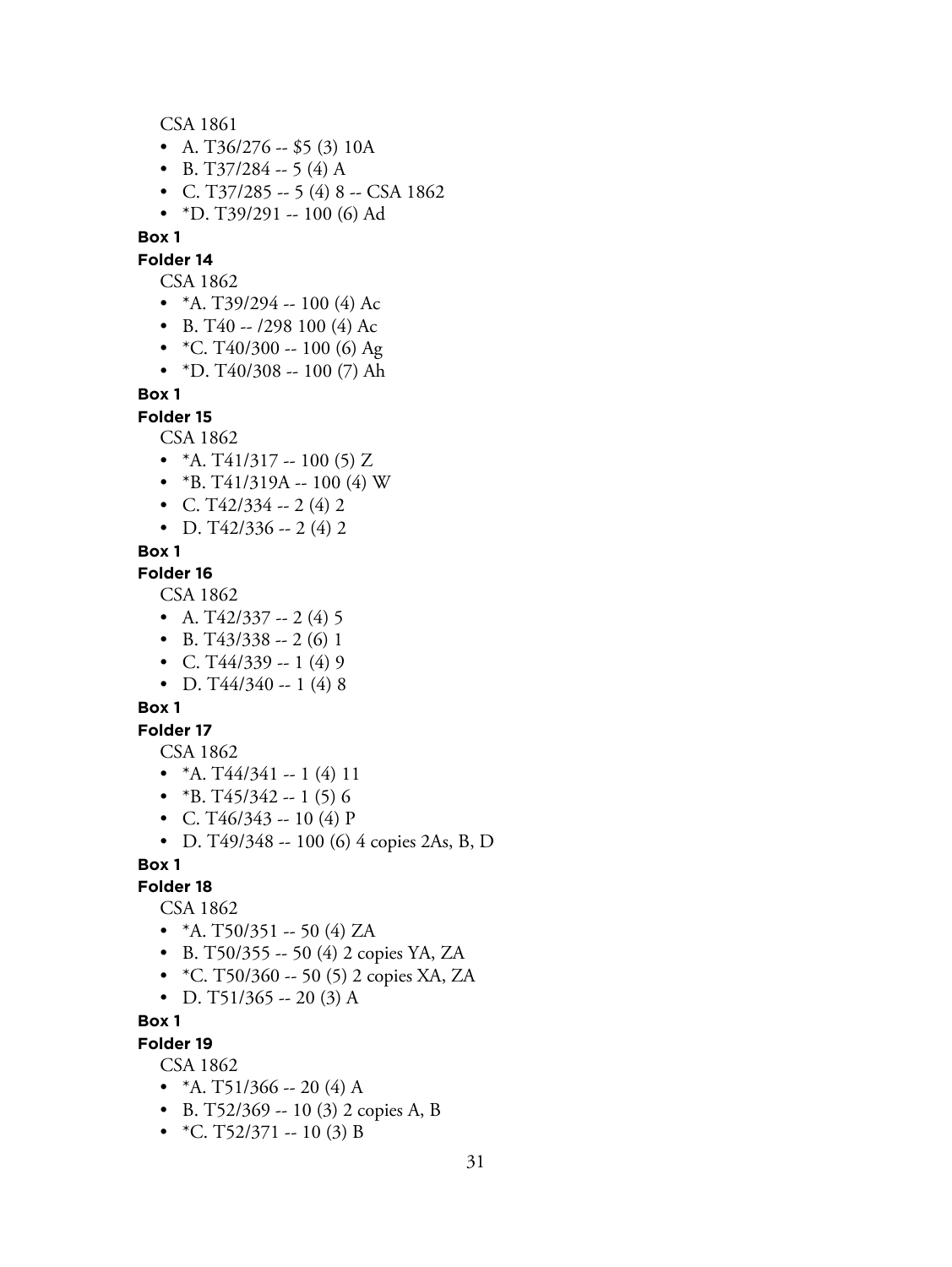- \*D. T52/373 -- 10 (4) C
- Folder 20: CSA 1962
- A. T52/375 -- \$10 (4) D
- B. T52/376 -- 10 (3) A
- C. T52/377 -- 10 (3) B
- \*D. T52/378 -- 10 (5) H

#### **Folder 21**

CSA 19\*82

- $*A. T53/379 5(5) D$
- B. T53/380 -- 5 (4) 2 copies G,H
- C. T53/382  $-$  5 (3) 2 copies A,B
- D. T53/383 -- 5 (5) B

#### **Box 1**

#### **Folder 22**

CSA 1862

- A. T53/387 -- 5 (3) E
- B. T53/390  $-$  5 (7) A+
- $*C. T54/391 2(5)$
- \*D. T54/396 -- 2 (4)A

## **Box 1**

## **Folder 23**

CSA 1862

- A. T55/397 -- 1  $(4)$
- $*B. T55/398 1(5) E$
- C. T55/401 -- 1 (4) A -- CSA 1862
- \*D. T56/403/4100 -- (6) 3 copies A, B, C

## **Box 1**

## **Folder 24**

CSA 1863

- A. T58/418/1 -- 20 (3) B
- \*B. T58/421/2 -- 20 (3) F
- $*C. T58/421/3 20(3) F$
- \*D. T58/427/6 -- 20 (4) 2 copies C, G

## **Box 1**

# **Folder 25**

CSA 1863

- \*A. T59/429/10 -- 10 (3) E
- \*B. T59/430/1 -- 10 (3) F
- $*C. T59/434/9 10(5) B$
- D. T59/435/5 -- 10 (4) B
- Folder 26: CSA 1863
- $*A. T59/436/4 10(5) A$
- \*B. T59/439/1 -- 10 (6) H
- $*C. T59/440/2 (4) B$
- \*D. T59/442/5 -- 10 (4) B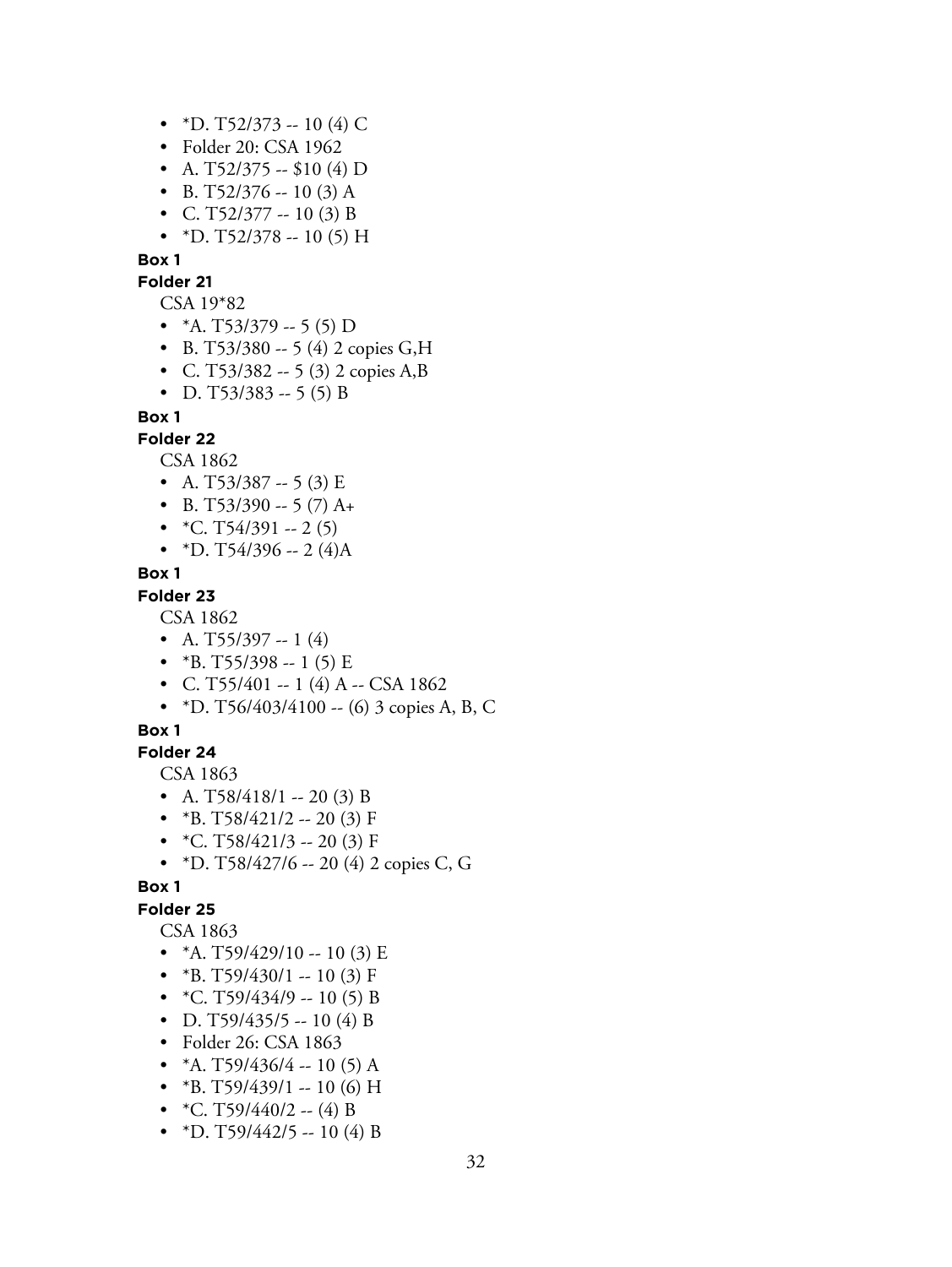- Folder 27: CSA 1863
- \*A. T59/446A/4 -- \$10 (5) D
- B. T60/450/1 -- 5 (3) A
- $*C. T60/454/5 5 (4) B$
- \*D. T60/457/4 -- 5 (4) C

#### **Folder 28**

CSA 1863

- \*A. T60/459/8 -- 5 (5) D
- B. T60/462/7 -- 5 (4) 2 copies: D, F
- $*C. T60/463/10 5(5) B$
- \*D. T60/464/8 -- 5 (4) E

## **Box 1**

**Folder 29**

CSA 1863

- A.  $T61/470 2$  (6) B
- B. T61/471 -- 2 (5) 3 copies A, B, C
- C. T62/478 -- 1 (5) D
- \*D. T63/480 -- 1 (6) B

## **Box 1**

#### **Folder 30**

CSA 1863

- $*A. T62/481 1 (7) D$
- B. T62/484 -- 1 (6) H
- C. T63/485 -- 50¢ (3) 10 copies A-I & 4
- \*D. T63/487 -- 50¢ (4) 8 copies A-G & I

## **Box 1**

**Folder 31**

CSA 1863

- A.  $t63/488 500 (6)$  h -- CSA 1864
- B. T64/489 or 489A? -- 500 (7) 2 copies A, B
- C. T65/490 -- 100 (4) 2 copies A, B
- \*D. T65/491 -- 100 (5) A

## **Box 1**

## **Folder 32**

A 1864

- $*A. T65/493 100 (4) B$
- B. T65/494 -- 100 (4) C
- C. T66/496 -- 50 (3) WA
- D. T66/498 -- 50 (3) WA

**Box 1**

#### **Folder 33**

CSA 14\*864

- $*A. T66/499 50 (4) 2 copies WA, ZA$
- B. T66/500 -- 50 (4) WA
- $*C. T66/502 50 (4) WA$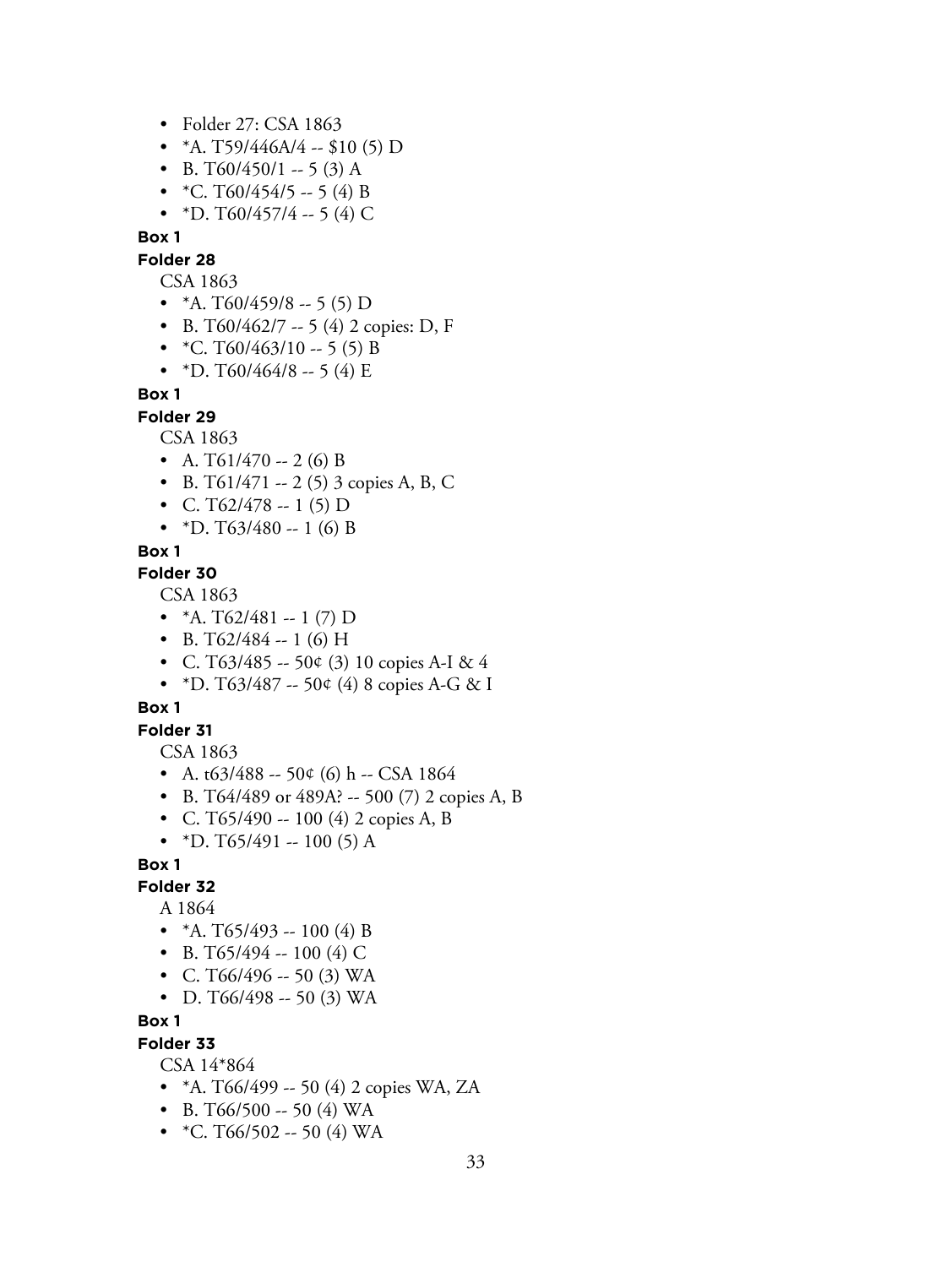• D. T67/504 -- 20 (2) A

## **Box 1**

# **Folder 34**

CSA 1864

- $*A. T67/505 $20 (2) B$
- B. T67/506 -- 20 (2) C
- $*C. T67/507 20(2) D$
- D. T67/508 -- 20 (2) 2 copies 2A's

## **Box 1**

# **Folder 35**

CSA 1864

- A. T67/509 -- 20 (2) B
- B. T67/510 -- 20 (2) C
- $*C. T67/511 20 (2) D$
- D. T67/512 -- 20 (2) A

## **Box 1**

## **Folder 36**

CSA 1864

- A.  $T67/513 20$  (2) B
- B. T67/514 -- 20 (2) C
- C. T67/515 -- 20 (2) D
- D. T67/516 -- 20 (4) D

## **Box 1**

# **Folder 37**

CSA 1864

- A. T68/540 -- 10 (1) E
- B. T68/541 -- 10 (1) B
- C. T68/543 -- 10 (2) C
- D. T68/545 -- 10 (1) D

## **Box 1**

**Folder 38**

# CSA 1864

- A. T68/546 -- 10 (1) E
- B. T68/547 -- 10 (1) F
- C. T68/548 -- 10 (1) G
- \*D. T68/549A -- 10 (5) H

## **Box 1**

# **Folder 39**

## CSA 1864

- A. T68/550 -- 10 (1) A
- B. T68/551 -- 10 (1) B
- C. T68/552 -- 10 (2) C
- D. T69/558 -- 5 (2) 3 copies A, B, D

#### **Box 1**

#### **Folder 40**

CSA 1864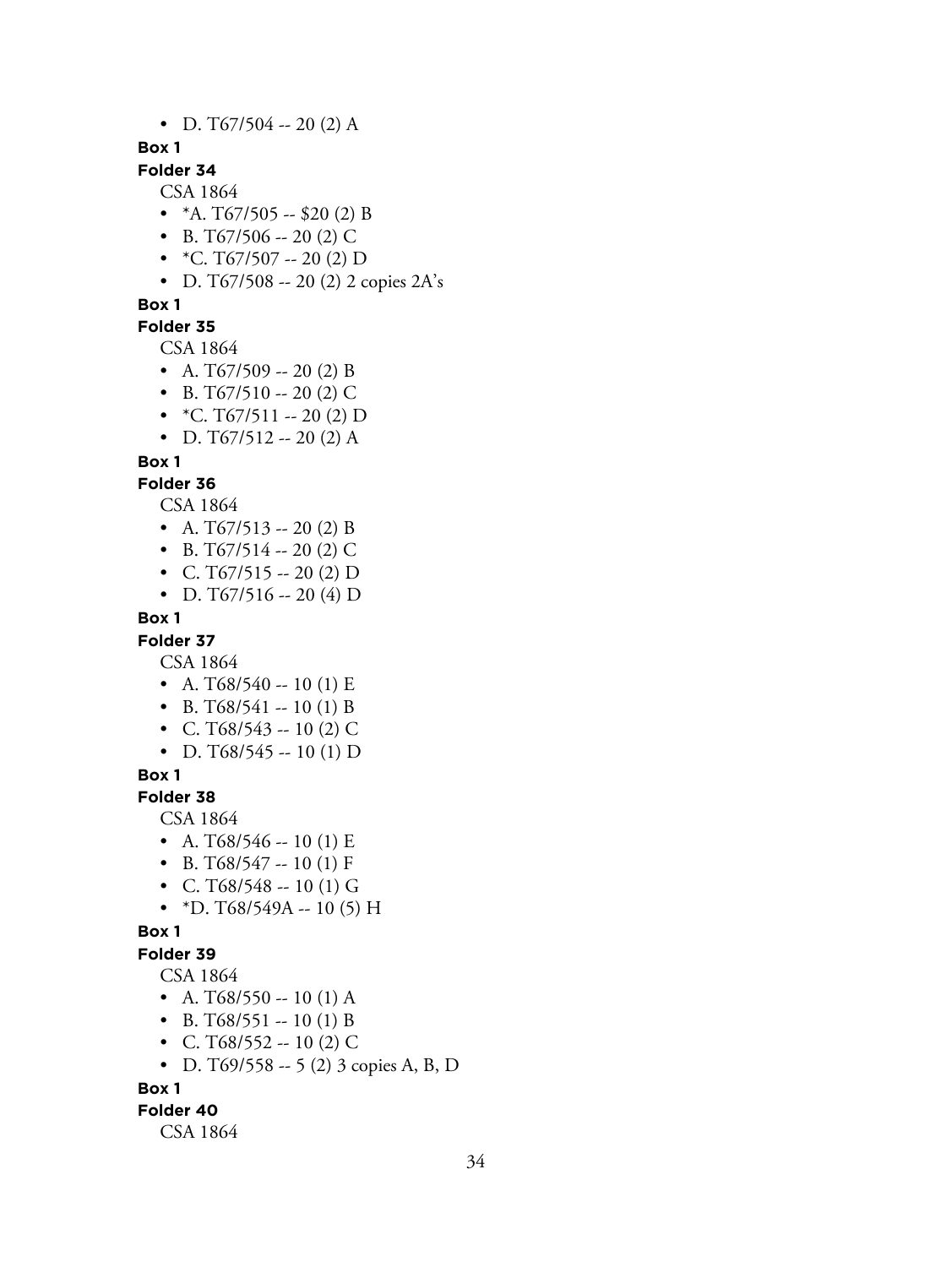- A. T69/560 -- 5 (1) C
- B. T69/561 -- 5 (1) D
- C. T69/562  $-$  5 (1) 2 copies E, F
- D. T69/563 -- 5 (1) G

**Folder 41**

CSA 1864

- A. T69/564 -- \$5 (1) H
- $*B. T69/565 5(3) G$
- \*C. T70/566 -- 2 (4) 3 copies A, C, H
- D. T70/567 -- 2 (4) A

#### **Box 1**

**Folder 42**

CSA 1864

- $*A. T70/567A 2(5)A$
- $*B. T71/572 1 (7) A$
- $*C. T71/573 1 (6) A$
- D. T71/574 -- 1 (4) A

## **Box 1**

## **Folder 43**

CSA 1864

- A.  $T71$ ?  $-1$  (?) 2 copies: 2 E's (Periods before and after serial letter E can't be determined to be 'real or not.)
- \*B. T71/576 -- 1 (4) C
- C. T71/577 -- 1 (4) 2 copies 2 D's

## **Box 1**

**Folder 44**

CSA 1864

• \*A.  $T72/578 - 50¢$  (3) 8 copies A-D, F-I, 8 copies of 2 & postage stamps

## **Box 1**

#### **Folder 45**

CSA Bond : 2 copies

• A. \$100, Authorized Aug. 19, 1861, Richmond, Va. 2 copies: No. 394 & No. 479

# **Box 1**

## **Folder 46**

CSA Bond

• A. \$500 Authorized Aug. 19, 1861, Richmond, Va. No 229

## **Box 1**

# **Folder 47**

CSA Bond

• A. \$100 Authorized Aug. 19, 1861, but will be paid on July 1, 1872. No 9250. Richmond, Va.

## **Box 1**

# **Folder 48**

- CSA Bond
- A. \$100 Authorized Feb. 20, 1863, Richmond, Va. No. 10955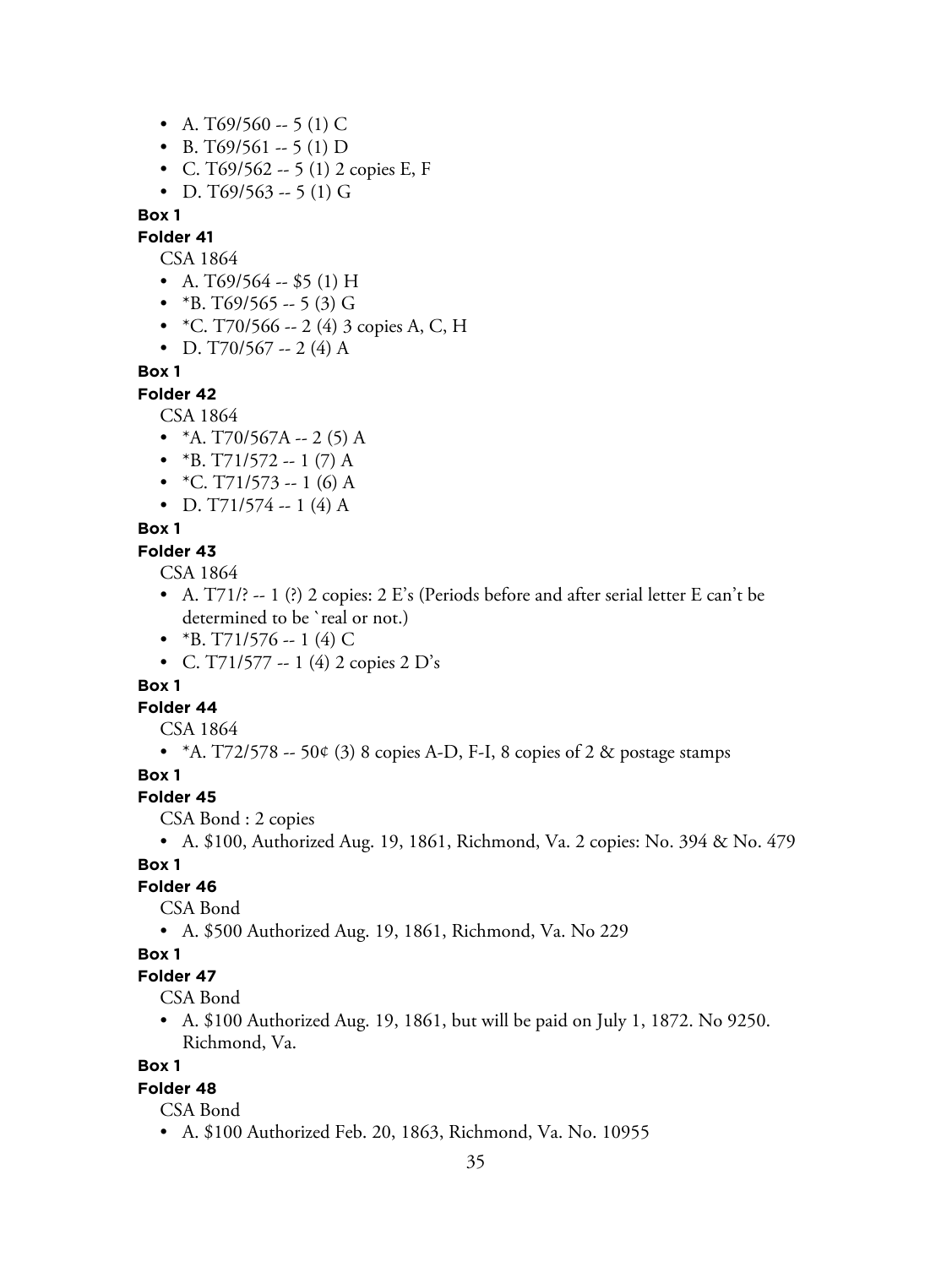**Folder 49**

CSA Bond

• A. \$500 Authorized Feb. 20, 1863, Richmond, Va. No. 17904

## **Box 1**

**Folder 50**

CSA Bond

• A. \$1000 Authorized Feb. 20, 1863, Richmond, Va. No. 13028

## **Box 1**

## **Folder 51**

CSA Bond

• A. \$500 Authorized Feb. 20, 1863, Richmond, Va. No. 32792

## **Box 1**

**Folder 52**

CSA Bond

• A. \$1000 Authorized Feb. 20, 1863, Richmond, Va. No. 24687

## **Box 1**

## **Folder 53**

CSA Bond

• A. \$1000 Authorized Feb. 20, 1863, Richmond, Va. No.14560. Same type with Folder 52 except the difference in paper color.

## **Box 1**

# **Folder 54**

CSA Bond

• A. \$1000 Authorized Apr. 30, 1863, Richmond, Va. No. 5287

# **Box 1**

**Folder 55**

CSA Bond

• A. \$100 Authorized Feb. 17, 1864, Richmond, Va. No. 6098

## **Box 1**

## **Folder 56**

CSA Bond

• A. \$500 Authorized Feb. 17, 1864, Richmond, Va. No. 1640

# **Box 1**

**Folder 57**

CSA Bond

• A. \$1000 Authorized Feb. 17, 1864, Richmond, Va. No. 22602

## **Box 1**

**Folder 58**

CSA Bond

• A. \$100 Authorized Feb. 17, 1864, Richmond, Va. No. 3392

## **Box 1**

# **Folder 59**

CSA Bond

• A. \$500 Authorized Feb. 17, 1864, Richmond, Va. No 865

## **Box 1**